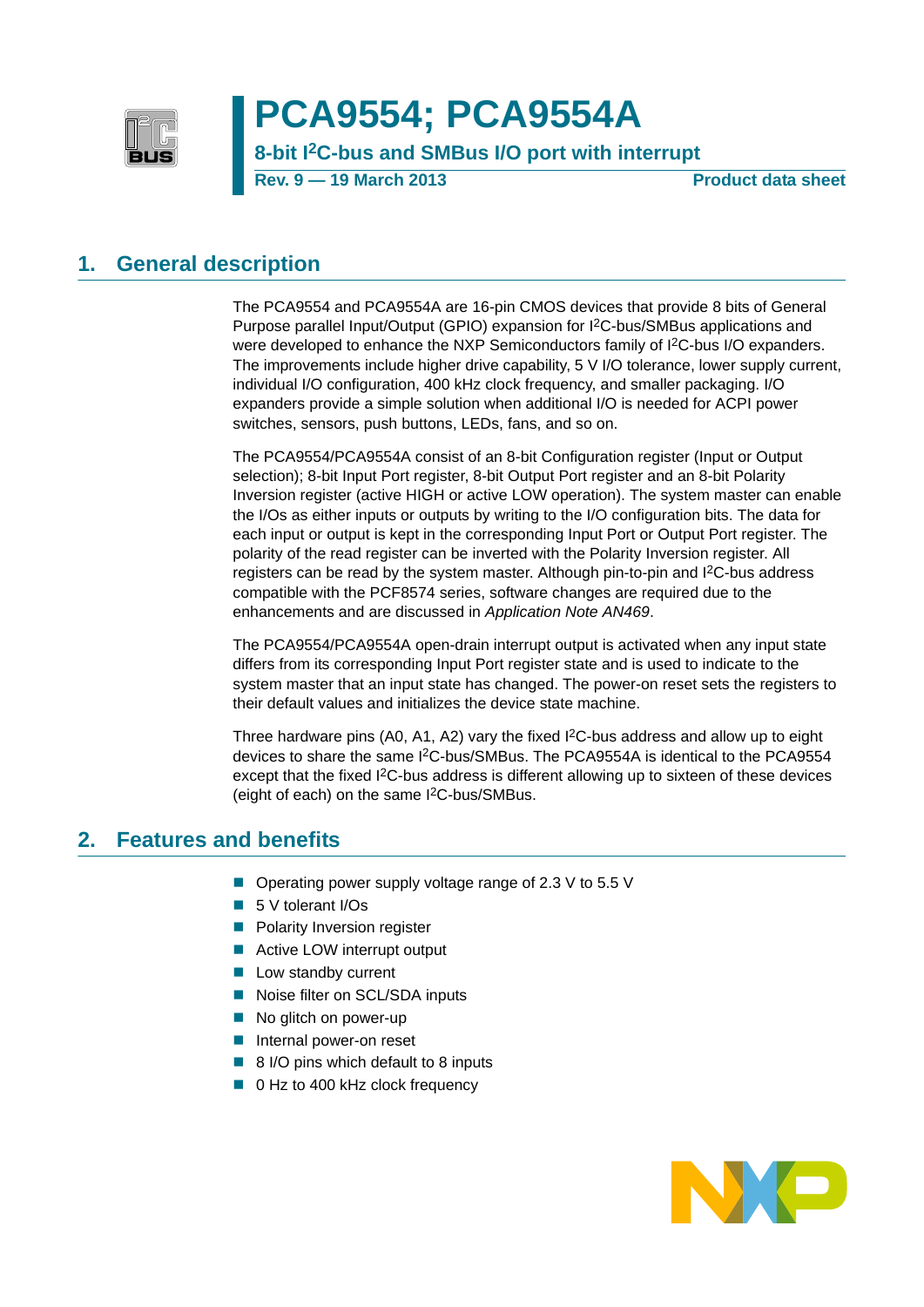#### **8-bit I2C-bus and SMBus I/O port with interrupt**

- ESD protection exceeds 2000 V HBM per JESD22-A114 and 1000 V CDM per JESD22-C101
- Latch-up testing is done to JEDEC Standard JESD78 which exceeds 100 mA
- AEC-Q100 compliance available
- Packages offered: SO16, SSOP16, SSOP20, TSSOP16, HVQFN16 (2 versions:  $4 \times 4 \times 0.85$  mm and  $3 \times 3 \times 0.85$  mm), and bare die

### <span id="page-1-2"></span>**3. Ordering information**

| Type number                   | <b>Topside</b>  | Package            |                                                          |                      |  |  |  |  |
|-------------------------------|-----------------|--------------------|----------------------------------------------------------|----------------------|--|--|--|--|
|                               | marking         | <b>Name</b>        | <b>Description</b>                                       | <b>Version</b>       |  |  |  |  |
| <b>PCA9554D</b>               | <b>PCA9554D</b> | SO <sub>16</sub>   | plastic small outline package; 16 leads;                 | SOT <sub>162-1</sub> |  |  |  |  |
| PCA9554AD                     | PCA9554AD       |                    | body width 7.5 mm                                        |                      |  |  |  |  |
| PCA9554DB                     | 9554DB          | SSOP <sub>16</sub> | plastic shrink small outline package; 16 leads;          |                      |  |  |  |  |
| PCA9554ADB                    | 9554A           |                    | body width 5.3 mm                                        |                      |  |  |  |  |
| <b>PCA9554TS</b>              | <b>PCA9554</b>  | SSOP <sub>20</sub> | plastic shrink small outline package; 20 leads;          |                      |  |  |  |  |
| PCA9554ATS                    | <b>PA9554A</b>  |                    | body width 4.4 mm                                        |                      |  |  |  |  |
| PCA9554PW                     | 9554DH          | TSSOP16            | plastic thin shrink small outline package; 16 leads;     | SOT403-1             |  |  |  |  |
| PCA9554PW/Q900 <sup>[1]</sup> | 9554DH          |                    | body width 4.4 mm                                        |                      |  |  |  |  |
| PCA9554APW                    | 9554ADH         |                    |                                                          |                      |  |  |  |  |
| <b>PCA9554BS</b>              | 9554            | HVQFN16            | plastic thermal enhanced very thin quad flat package;    | SOT629-1             |  |  |  |  |
| PCA9554ABS                    | 554A            |                    | no leads; 16 terminals; body $4 \times 4 \times 0.85$ mm |                      |  |  |  |  |
| PCA9554BS3                    | P <sub>54</sub> | HVQFN16            | plastic thermal enhanced very thin quad flat package;    | SOT758-1             |  |  |  |  |
| PCA9554ABS3                   | 54A             |                    | no leads; 16 terminals; body $3 \times 3 \times 0.85$ mm |                      |  |  |  |  |
| <b>PCA9554U</b>               |                 | bare die           |                                                          |                      |  |  |  |  |

<span id="page-1-1"></span><span id="page-1-0"></span>[1] PCA9554PW/Q900 is AEC-Q100 compliant. Contact **i2c.support@nxp.com** for PPAP.

### **3.1 Ordering options**

#### **Table 2. Ordering options**

| Type number      | Orderable<br>part number | Package            | <b>Packing method</b>                                                      | <b>Minimum</b><br>order<br>quantity | Temperature                           |
|------------------|--------------------------|--------------------|----------------------------------------------------------------------------|-------------------------------------|---------------------------------------|
| <b>PCA9554D</b>  | PCA9554D,112             | SO <sub>16</sub>   | Standard marking *<br>IC's tube - DSC bulk pack                            | 1920                                | $T_{amb}$ = -40 °C to +85 °C          |
|                  | PCA9554D.118             | SO16               | Reel 13" Q1/T1<br>*standard mark SMD                                       | 1000                                | $T_{amb}$ = -40 °C to +85 °C          |
| PCA9554AD        | PCA9554AD,112            | SO <sub>16</sub>   | Standard marking *<br>IC's tube - DSC bulk pack                            | 1920                                | $T_{amb}$ = -40 °C to +85 °C          |
|                  | PCA9554AD,118            | SO <sub>16</sub>   | Reel 13" Q1/T1<br>*standard mark SMD                                       | 1000                                | $T_{amb} = -40$ °C to +85 °C          |
| <b>PCA9554DB</b> | PCA9554DB,112            | SSOP <sub>16</sub> | Standard marking *<br>IC's tube - DSC bulk pack                            | 1092                                | $T_{amb} = -40$ °C to +85 °C          |
|                  | PCA9554DB,118            | SSOP <sub>16</sub> | Reel 13" Q1/T1<br>*standard mark SMD                                       | 2000                                | $T_{amb} = -40$ °C to +85 °C          |
| PCA9554 9554A    |                          |                    | All information provided in this document is subject to legal disclaimers. |                                     | © NXP B.V. 2013. All rights reserved. |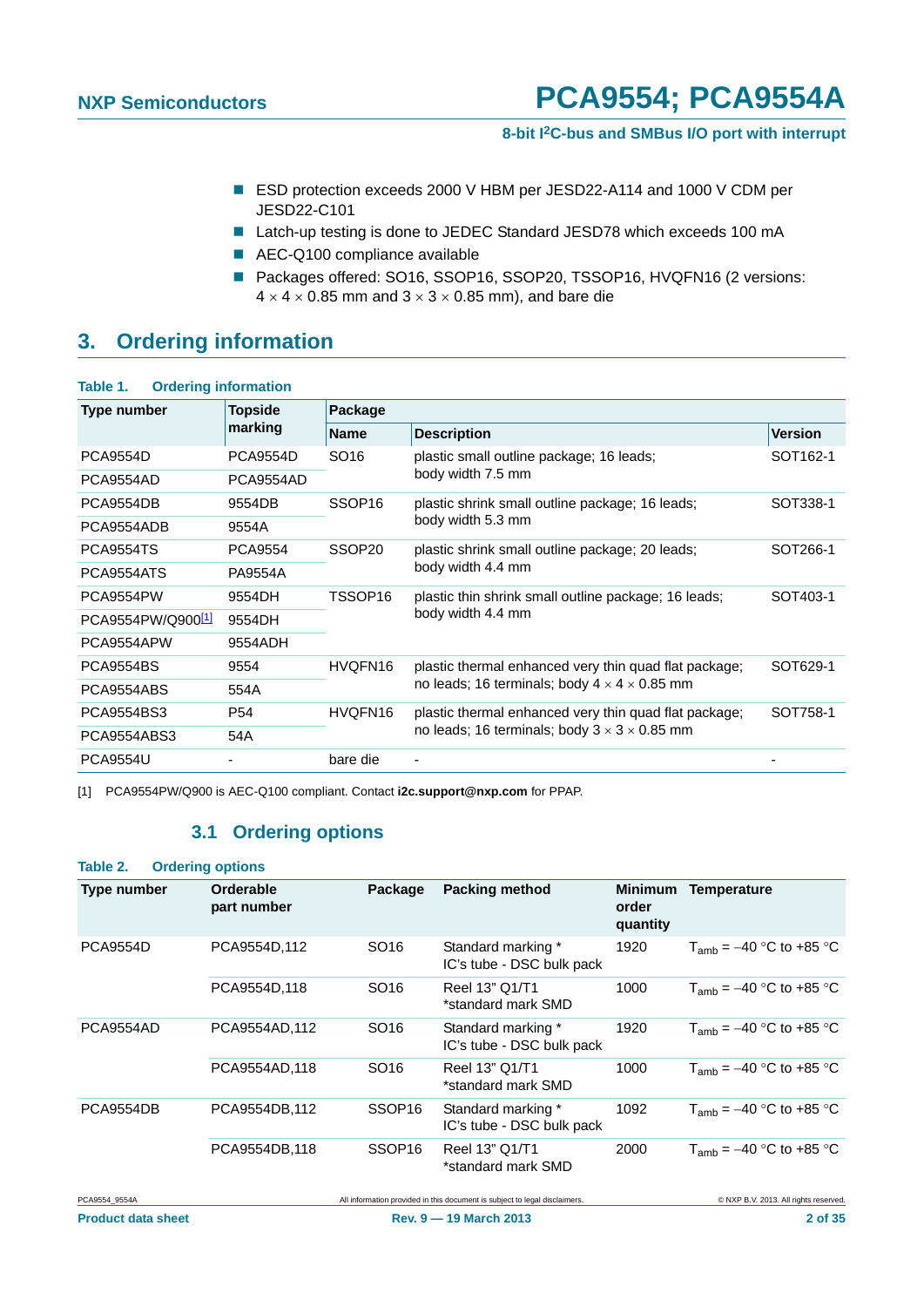### **8-bit I2C-bus and SMBus I/O port with interrupt**

| Type number      | <b>Orderable</b><br>part number           | Package            | <b>Packing method</b>                                    | order<br>quantity | Minimum Temperature          |
|------------------|-------------------------------------------|--------------------|----------------------------------------------------------|-------------------|------------------------------|
| PCA9554ADB       | PCA9554ADB,112                            | SSOP <sub>16</sub> | Standard marking *<br>IC's tube - DSC bulk pack          | 1092              | $T_{amb} = -40$ °C to +85 °C |
|                  | PCA9554ADB,118                            | SSOP <sub>16</sub> | Reel 13" Q1/T1<br>*standard mark SMD                     | 2000              | $T_{amb} = -40$ °C to +85 °C |
| <b>PCA9554TS</b> | PCA9554TS,112                             | SSOP20             | Standard marking *<br>IC's tube - DSC bulk pack          | 1350              | $T_{amb} = -40$ °C to +85 °C |
|                  | PCA9554TS,118                             | SSOP20             | Reel 13" Q1/T1<br>*standard mark SMD                     | 2500              | $T_{amb} = -40$ °C to +85 °C |
| PCA9554ATS       | PCA9554ATS, 112                           | SSOP20             | Standard marking *<br>IC's tube - DSC bulk pack          | 1350              | $T_{amb} = -40$ °C to +85 °C |
|                  | PCA9554ATS,118                            | SSOP20             | Reel 13" Q1/T1<br>*standard mark SMD                     | 2500              | $T_{amb} = -40$ °C to +85 °C |
| PCA9554PW        | PCA9554PW,112                             | TSSOP16            | Standard marking *<br>IC's tube - DSC bulk pack          | 2400              | $T_{amb} = -40$ °C to +85 °C |
|                  | PCA9554PW,118                             | TSSOP16            | Reel 13" Q1/T1<br>*standard mark SMD                     | 2500              | $T_{amb} = -40$ °C to +85 °C |
|                  | PCA9554PW/Q900 PCA9554PW/Q900,118 TSSOP16 |                    | Reel 13" Q1/T1<br>*standard mark SMD                     | 2500              | $T_{amb} = -40$ °C to +85 °C |
| PCA9554APW       | PCA9554APW,112                            | TSSOP16            | Standard marking *<br>IC's tube - DSC bulk pack          | 2400              | $T_{amb} = -40$ °C to +85 °C |
|                  | PCA9554APW,118                            | TSSOP16            | Reel 13" Q1/T1<br>*standard mark SMD                     | 2500              | $T_{amb} = -40$ °C to +85 °C |
| <b>PCA9554BS</b> | PCA9554BS,118                             |                    | HVQFN16 Reel 13" Q1/T1<br>*standard mark SMD             | 6000              | $T_{amb} = -40$ °C to +85 °C |
| PCA9554ABS       | PCA9554ABS,118                            | HVQFN16            | Reel 13" Q1/T1<br>*standard mark SMD                     | 6000              | $T_{amb} = -40$ °C to +85 °C |
| PCA9554BS3       | PCA9554BS3,118                            | HVQFN16            | Reel 13" Q1/T1<br>*standard mark SMD                     | 6000              | $T_{amb} = -40$ °C to +85 °C |
| PCA9554ABS3      | PCA9554ABS3,118                           |                    | HVQFN16 Reel 13" Q1/T1<br>*standard mark SMD             | 6000              | $T_{amb} = -40$ °C to +85 °C |
| <b>PCA9554U</b>  | PCA9554U,029                              | bare die           | Reel 7" Q1/T1 *no mark<br>die mounted on punched<br>tape | 7000              | $T_{amb} = -40$ °C to +85 °C |

#### **Table 2. Ordering options** *…continued*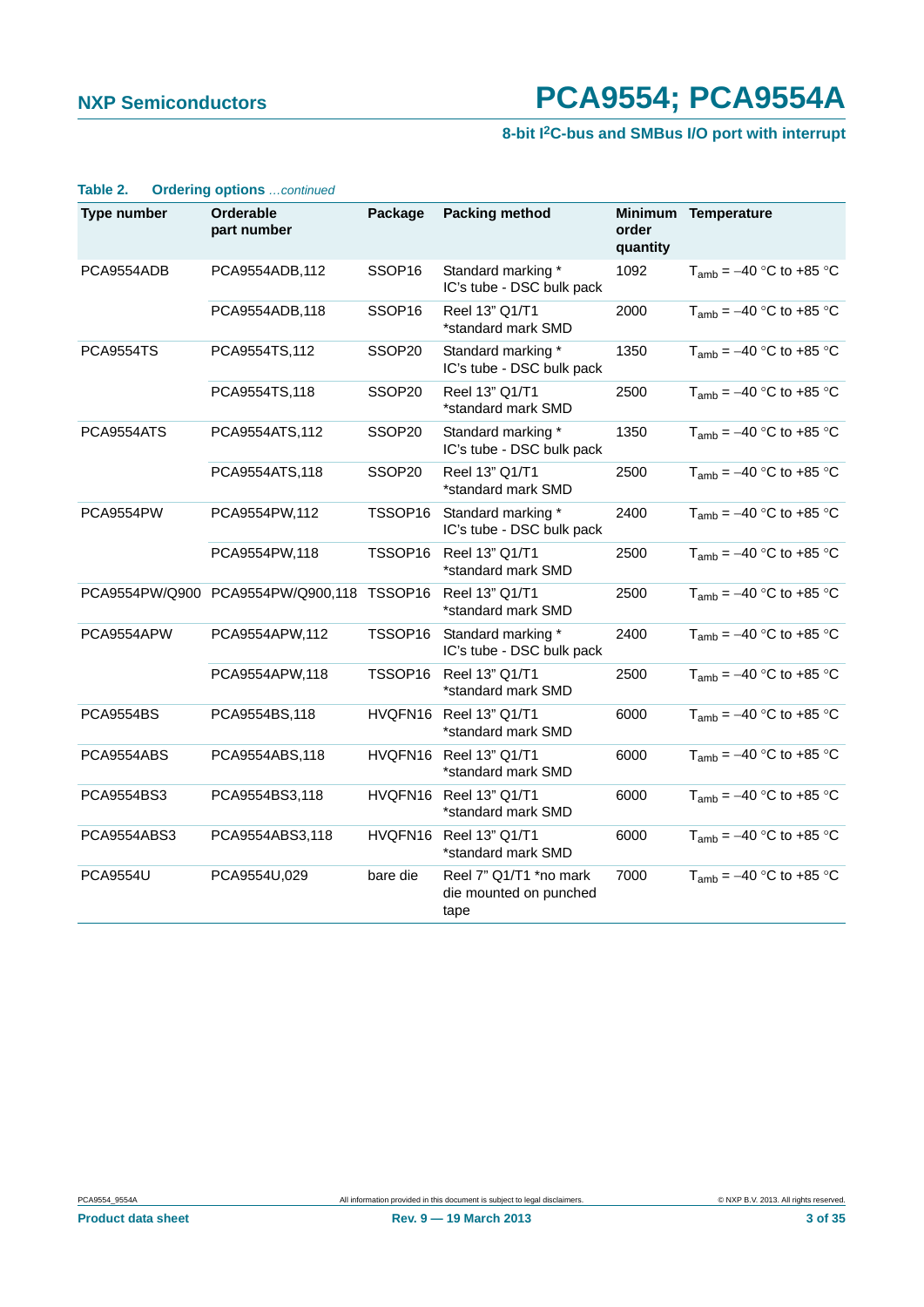

### <span id="page-3-1"></span>**4. Block diagram**

<span id="page-3-0"></span>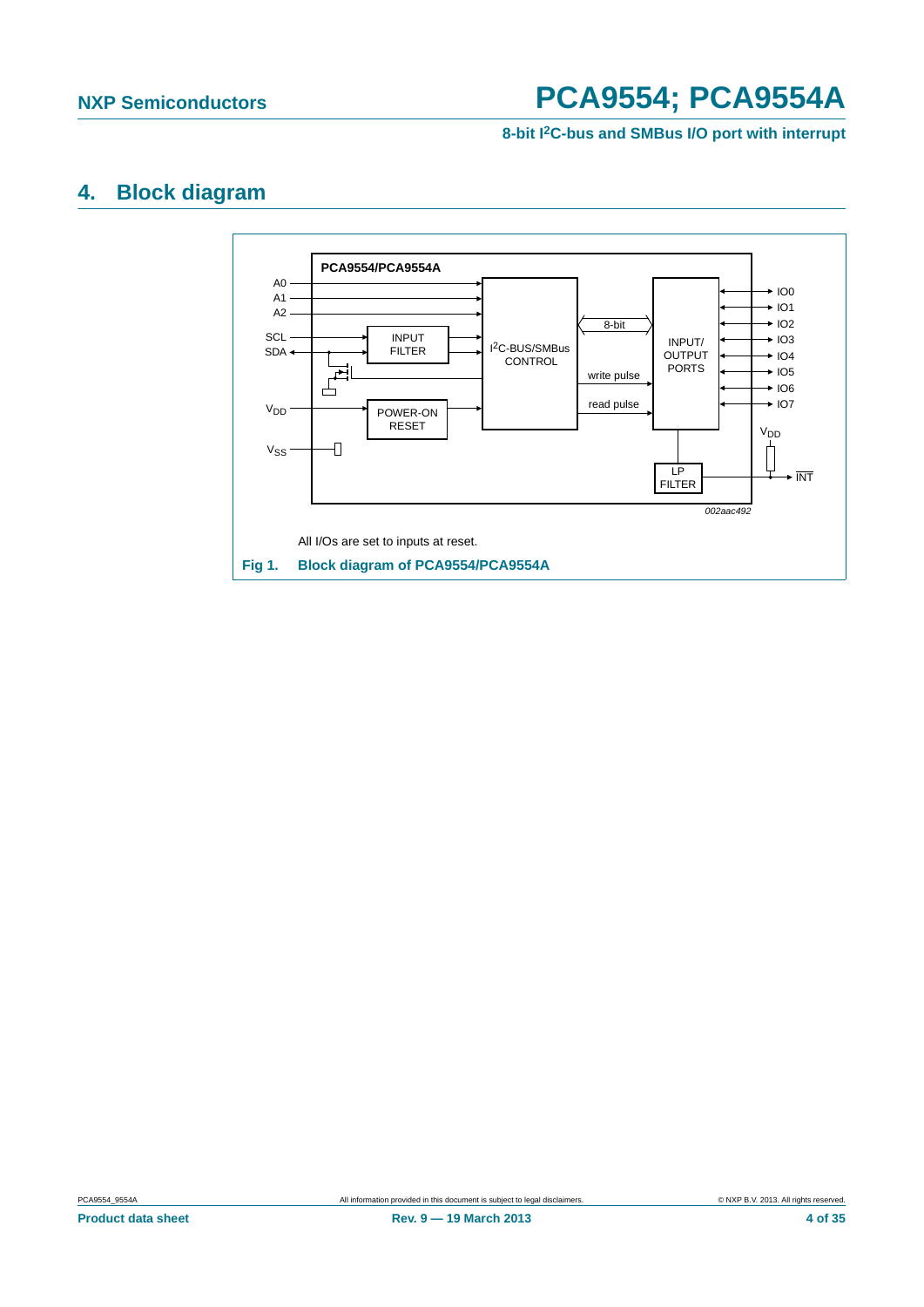**8-bit I2C-bus and SMBus I/O port with interrupt**

### <span id="page-4-1"></span><span id="page-4-0"></span>**5. Pinning information**

### **5.1 Pinning**

![](_page_4_Figure_5.jpeg)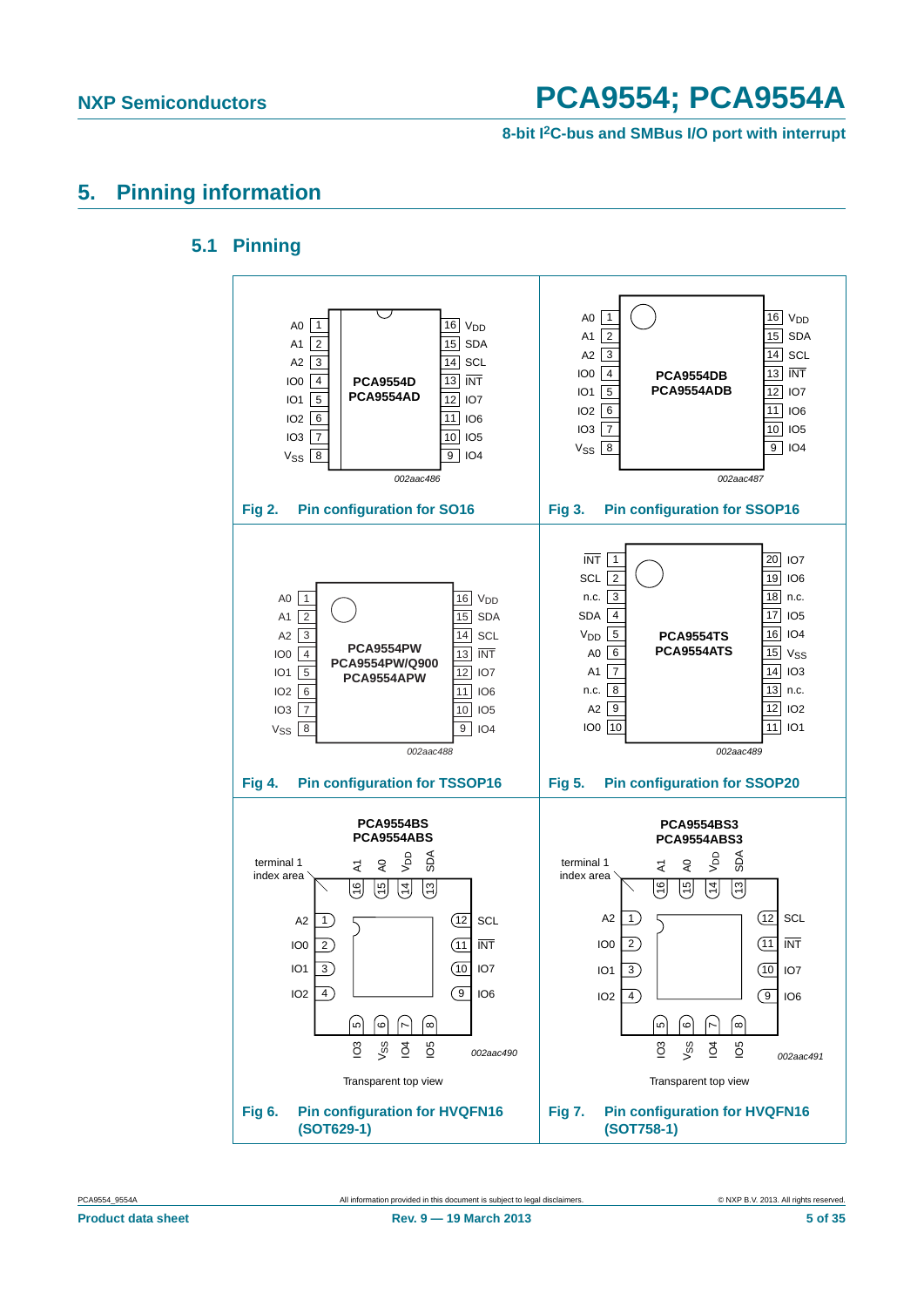**8-bit I2C-bus and SMBus I/O port with interrupt**

### <span id="page-5-1"></span>**5.2 Pin description**

| Table 3.        | <b>Pin description</b>   |                |                |                               |  |  |  |  |
|-----------------|--------------------------|----------------|----------------|-------------------------------|--|--|--|--|
| <b>Symbol</b>   | Pin                      |                |                | <b>Description</b>            |  |  |  |  |
|                 | SO16, SSOP16,<br>TSSOP16 | HVQFN16        | SSOP20         |                               |  |  |  |  |
| A0              | 1                        | 15             | 6              | address input 0               |  |  |  |  |
| A <sub>1</sub>  | $\overline{2}$           | 16             | $\overline{7}$ | address input 1               |  |  |  |  |
| A2              | 3                        | 1              | 9              | address input 2               |  |  |  |  |
| IO <sub>0</sub> | $\overline{4}$           | $\overline{2}$ | 10             | input/output 0                |  |  |  |  |
| IO <sub>1</sub> | 5                        | 3              | 11             | input/output 1                |  |  |  |  |
| IO <sub>2</sub> | 6                        | 4              | 12             | input/output 2                |  |  |  |  |
| IO <sub>3</sub> | $\overline{7}$           | 5              | 14             | input/output 3                |  |  |  |  |
| V <sub>SS</sub> | 8                        | 611            | 15             | supply ground                 |  |  |  |  |
| IO <sub>4</sub> | 9                        | 7              | 16             | input/output 4                |  |  |  |  |
| IO <sub>5</sub> | 10                       | 8              | 17             | input/output 5                |  |  |  |  |
| IO <sub>6</sub> | 11                       | 9              | 19             | input/output 6                |  |  |  |  |
| IO <sub>7</sub> | 12                       | 10             | 20             | input/output 7                |  |  |  |  |
| <b>INT</b>      | 13                       | 11             | 1              | interrupt output (open-drain) |  |  |  |  |
| <b>SCL</b>      | 14                       | 12             | 2              | serial clock line             |  |  |  |  |
| <b>SDA</b>      | 15                       | 13             | 4              | serial data line              |  |  |  |  |
| V <sub>DD</sub> | 16                       | 14             | 5              | supply voltage                |  |  |  |  |
| n.c.            |                          |                | 3, 8, 13, 18   | not connected                 |  |  |  |  |

<span id="page-5-0"></span>[1] HVQFN16 package die supply ground is connected to both  $V_{SS}$  pin and exposed center pad.  $V_{SS}$  pin must be connected to supply ground for proper device operation. For enhanced thermal, electrical, and board level performance, the exposed pad needs to be soldered to the board using a corresponding thermal pad on the board and for proper heat conduction through the board, thermal vias need to be incorporated in the PCB in the thermal pad region.

### <span id="page-5-3"></span><span id="page-5-2"></span>**6. Functional description**

Refer to [Figure 1 "Block diagram of PCA9554/PCA9554A".](#page-3-0)

#### **6.1 Registers**

#### <span id="page-5-4"></span>**6.1.1 Command byte**

| Table 4.       | <b>Command byte</b> |                             |
|----------------|---------------------|-----------------------------|
| <b>Command</b> | <b>Protocol</b>     | <b>Function</b>             |
|                | read byte           | Input Port register         |
|                | read/write byte     | Output Port register        |
|                | read/write byte     | Polarity Inversion register |
| 3              | read/write byte     | Configuration register      |

The command byte is the first byte to follow the address byte during a write transmission. It is used as a pointer to determine which of the following registers will be written or read.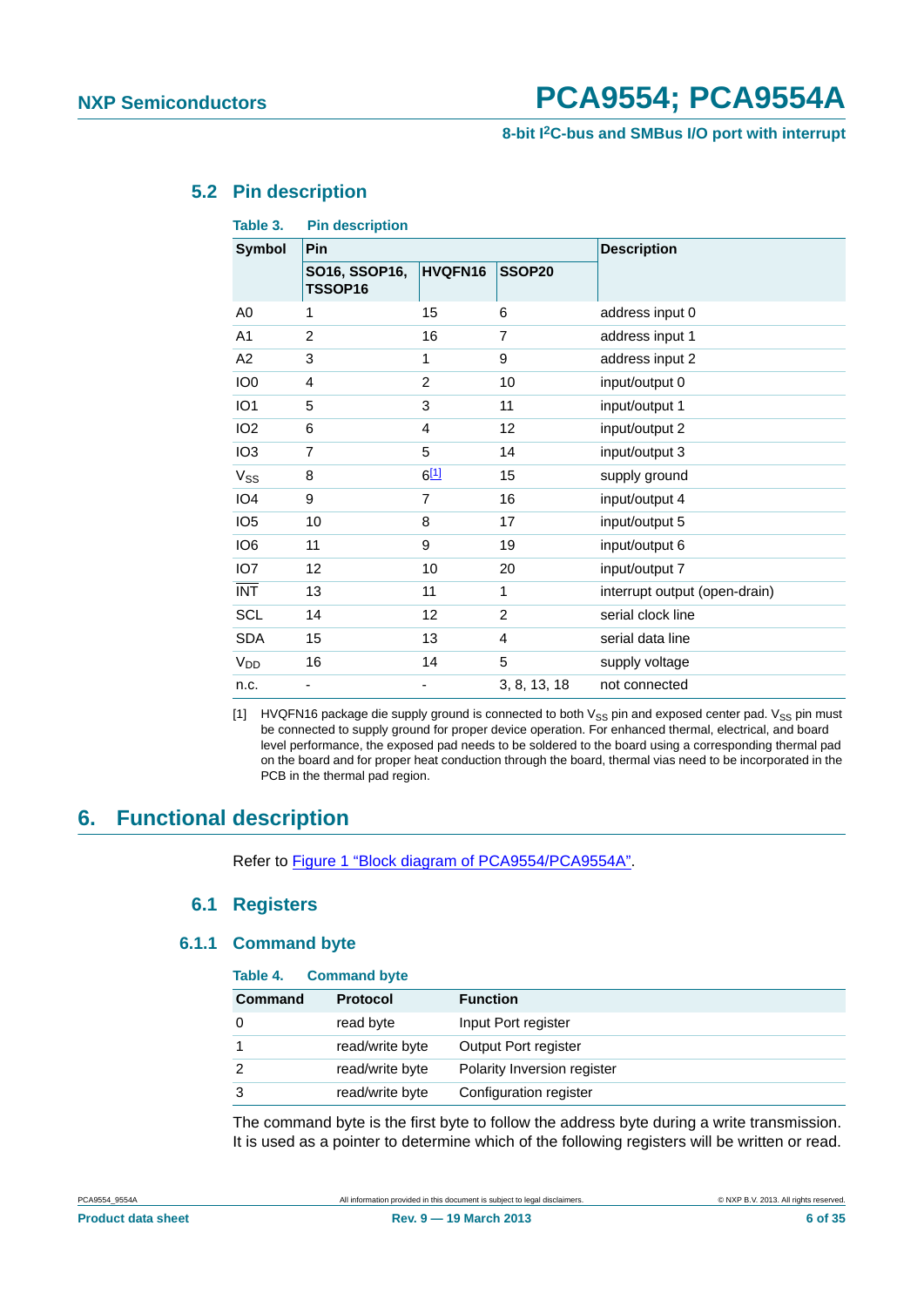#### <span id="page-6-0"></span>**6.1.2 Register 0 - Input Port register**

This register is a read-only port. It reflects the incoming logic levels of the pins, regardless of whether the pin is defined as an input or an output by Register 3. Writes to this register have no effect.

The default 'X' is determined by the externally applied logic level, normally '1' when no external signal externally applied because of the internal pull-up resistors.

| <b>Bit</b>     | <b>Symbol</b> | <b>Access</b> | Value | <b>Description</b>                           |
|----------------|---------------|---------------|-------|----------------------------------------------|
| 7              | 17            | read only     | X     | determined by externally applied logic level |
| 6              | 16            | read only     | X     |                                              |
| 5              | 15            | read only     | X     |                                              |
| 4              | 4             | read only     | X     |                                              |
| 3              | 13            | read only     | X     |                                              |
| $\overline{2}$ | 12            | read only     | Х     |                                              |
|                | $\mathsf{I}$  | read only     | X     |                                              |
| 0              | 10            | read only     | X     |                                              |

#### **Table 5. Register 0 - Input Port register bit description**

#### <span id="page-6-1"></span>**6.1.3 Register 1 - Output Port register**

This register reflects the outgoing logic levels of the pins defined as outputs by Register 3. Bit values in this register have no effect on pins defined as inputs. Reads from this register return the value that is in the flip-flop controlling the output selection, **not** the actual pin value.

| Logona. acidan value. |                |               |       |                                                   |  |  |  |  |
|-----------------------|----------------|---------------|-------|---------------------------------------------------|--|--|--|--|
| <b>Bit</b>            | Symbol         | <b>Access</b> | Value | <b>Description</b>                                |  |  |  |  |
| 7                     | O7             | R             | $1^*$ | reflects outgoing logic levels of pins defined as |  |  |  |  |
| 6                     | O <sub>6</sub> | R             | $1*$  | outputs by Register 3                             |  |  |  |  |
| 5                     | O <sub>5</sub> | R             | $1*$  |                                                   |  |  |  |  |
| 4                     | O <sub>4</sub> | R             | $1*$  |                                                   |  |  |  |  |
| 3                     | O <sub>3</sub> | R             | $1^*$ |                                                   |  |  |  |  |
| 2                     | O <sub>2</sub> | R             | $1*$  |                                                   |  |  |  |  |
|                       | O <sub>1</sub> | R             | $1*$  |                                                   |  |  |  |  |
| 0                     | O0             | R             | $1^*$ |                                                   |  |  |  |  |

#### **Table 6. Register 1 - Output Port register bit description** *Legend: \* default value.*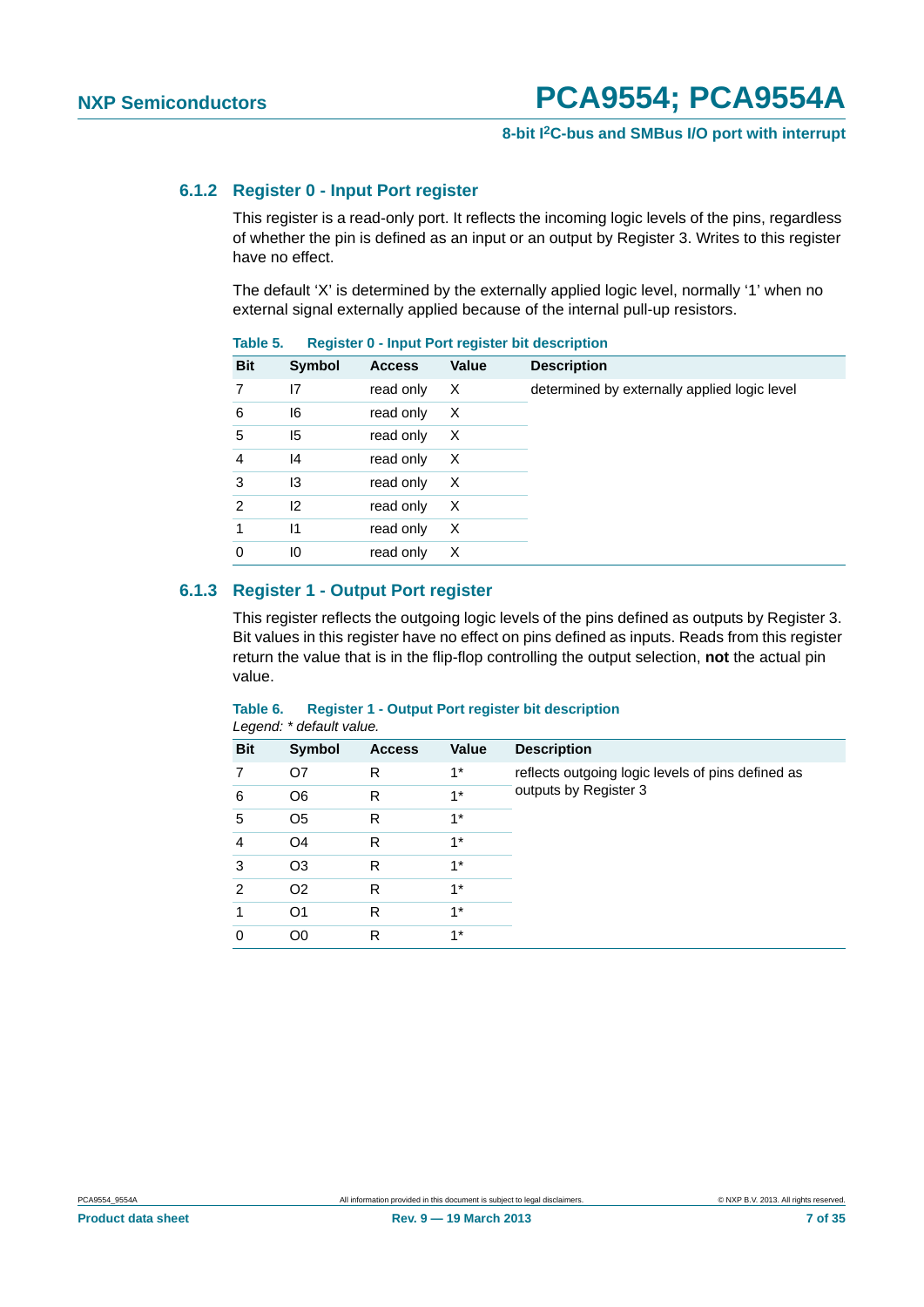#### **8-bit I2C-bus and SMBus I/O port with interrupt**

#### <span id="page-7-0"></span>**6.1.4 Register 2 - Polarity Inversion register**

This register allows the user to invert the polarity of the Input Port register data. If a bit in this register is set (written with '1'), the corresponding Input Port data is inverted. If a bit in this register is cleared (written with a '0'), the Input Port data polarity is retained.

#### **Table 7. Register 2 - Polarity Inversion register bit description** *Legend: \* default value.*

|                | Logona. acidan valac. |               |              |                                                         |
|----------------|-----------------------|---------------|--------------|---------------------------------------------------------|
| <b>Bit</b>     | <b>Symbol</b>         | <b>Access</b> | <b>Value</b> | <b>Description</b>                                      |
| 7              | N7                    | R/W           | 0*           | inverts polarity of Input Port register data            |
| 6              | N <sub>6</sub>        | R/W           | 0*           | $0 =$ Input Port register data retained (default value) |
| 5              | N <sub>5</sub>        | R/W           | $0^*$        | 1 = Input Port register data inverted                   |
| $\overline{4}$ | N4                    | R/W           | $0^*$        |                                                         |
| 3              | N <sub>3</sub>        | R/W           | $0^*$        |                                                         |
| $\overline{2}$ | N <sub>2</sub>        | R/W           | $0^*$        |                                                         |
| 1              | N1                    | R/W           | 0*           |                                                         |
| $\Omega$       | N <sub>0</sub>        | R/W           | 0*           |                                                         |
|                |                       |               |              |                                                         |

#### <span id="page-7-1"></span>**6.1.5 Register 3 - Configuration register**

This register configures the directions of the I/O pins. If a bit in this register is set, the corresponding port pin is enabled as an input with high-impedance output driver. If a bit in this register is cleared, the corresponding port pin is enabled as an output. At reset, the I/Os are configured as inputs with a weak pull-up to  $V_{DD}$ .

| <b>Bit</b> | Symbol         | <b>Access</b> | <b>Value</b> | <b>Description</b>                                |
|------------|----------------|---------------|--------------|---------------------------------------------------|
|            | C7             | R/W           | $1^*$        | configures the directions of the I/O pins         |
| 6          | C <sub>6</sub> | R/W           | $1^*$        | $0 =$ corresponding port pin enabled as an output |
| 5          | C <sub>5</sub> | R/W           | $1^*$        | $1 =$ corresponding port pin configured as input  |
| 4          | C <sub>4</sub> | R/W           | $1^*$        | (default value)                                   |
| 3          | C <sub>3</sub> | R/W           | $1*$         |                                                   |
| 2          | C <sub>2</sub> | R/W           | $1*$         |                                                   |
|            | C <sub>1</sub> | R/W           | $1^*$        |                                                   |
| 0          | C0             | R/W           | $1^*$        |                                                   |

#### **Table 8. Register 3 - Configuration register bit description** *Legend: \* default value.*

#### <span id="page-7-2"></span>**6.2 Power-on reset**

When power is applied to  $V_{DD}$ , an internal Power-On Reset (POR) holds the PCA9554/PCA9554A in a reset condition until  $V_{DD}$  has reached  $V_{POR}$ . At that point, the reset condition is released and the PCA9554/PCA9554A registers and state machine will initialize to their default states. Thereafter,  $V_{DD}$  must be lowered below 0.2 V to reset the device.

For a power reset cycle,  $V_{DD}$  must be lowered below 0.2 V and then restored to the operating voltage.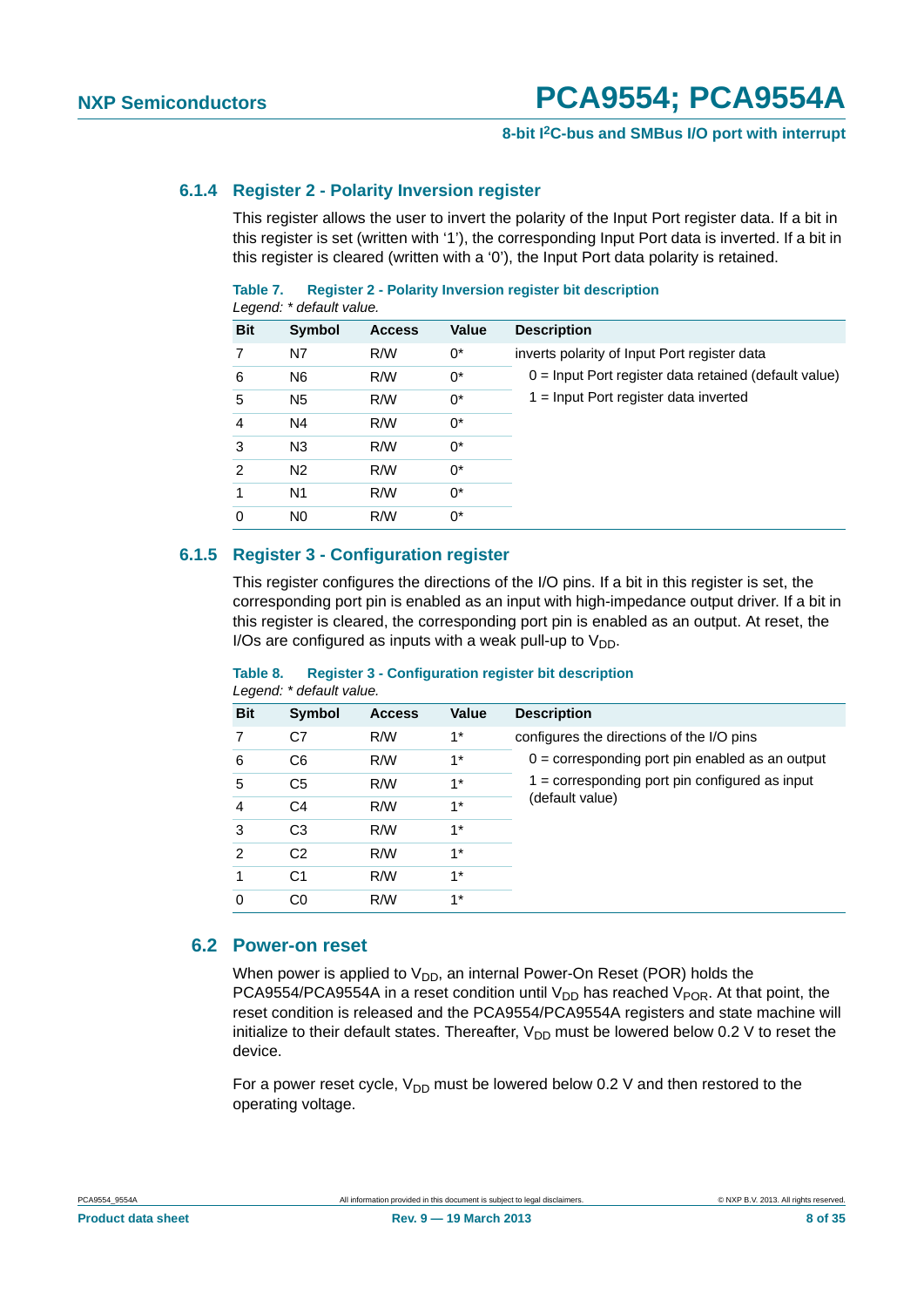#### <span id="page-8-0"></span>**6.3 Interrupt output**

The open-drain interrupt output is activated when one of the port pins change state and the pin is configured as an input. The interrupt is deactivated when the input returns to its previous state or the Input Port register is read.

Note that changing an I/O from and output to an input may cause a false interrupt to occur if the state of the pin does not match the contents of the Input Port register.

#### <span id="page-8-1"></span>**6.4 I/O port**

When an I/O is configured as an input, FETs Q1 and Q2 are off, creating a high-impedance input with a weak pull-up (100 k $\Omega$  typ.) to  $V_{DD}$ . The input voltage may be raised above  $V_{DD}$  to a maximum of 5.5 V.

If the I/O is configured as an output, then either Q1 or Q2 is enabled, depending on the state of the Output Port register. Care should be exercised if an external voltage is applied to an I/O configured as an output because of the low-impedance paths that exist between the pin and either  $V_{DD}$  or  $V_{SS}$ .

![](_page_8_Figure_9.jpeg)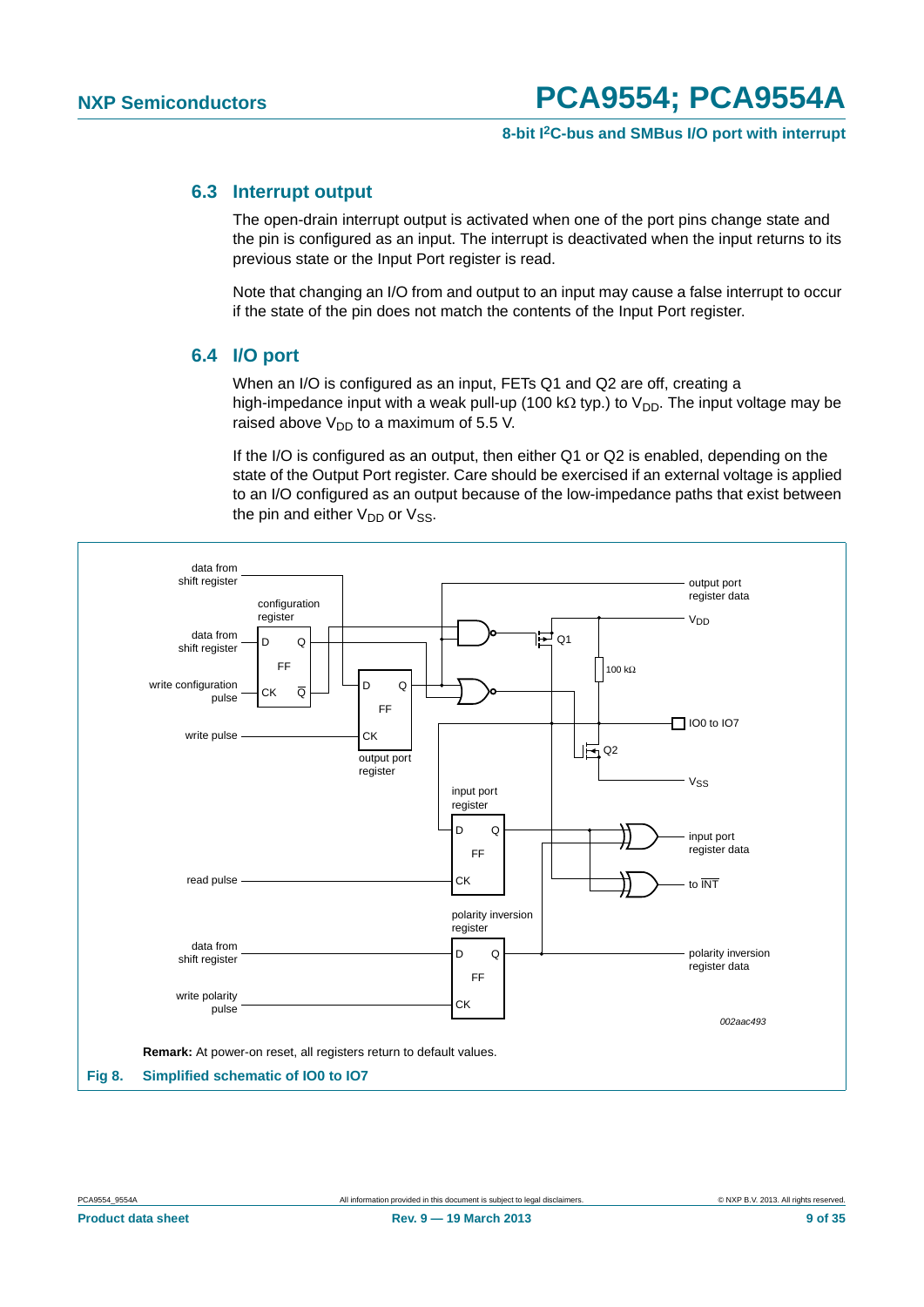<span id="page-9-2"></span>**8-bit I2C-bus and SMBus I/O port with interrupt**

### <span id="page-9-3"></span>**6.5 Device address**

![](_page_9_Figure_4.jpeg)

#### <span id="page-9-4"></span>**6.6 Bus transactions**

Data is transmitted to the PCA9554/PCA9554A registers using the Write mode as shown in [Figure 11](#page-9-0) and [Figure 12](#page-9-1). Data is read from the PCA9554/PCA9554A registers using the Read mode as shown in [Figure 13](#page-10-0) and [Figure 14.](#page-10-1) These devices do not implement an auto-increment function, so once a command byte has been sent, the register which was addressed will continue to be accessed by reads until a new command byte has been sent.

![](_page_9_Figure_7.jpeg)

<span id="page-9-1"></span><span id="page-9-0"></span>**Fig 12. Write to Configuration register or Polarity Inversion register**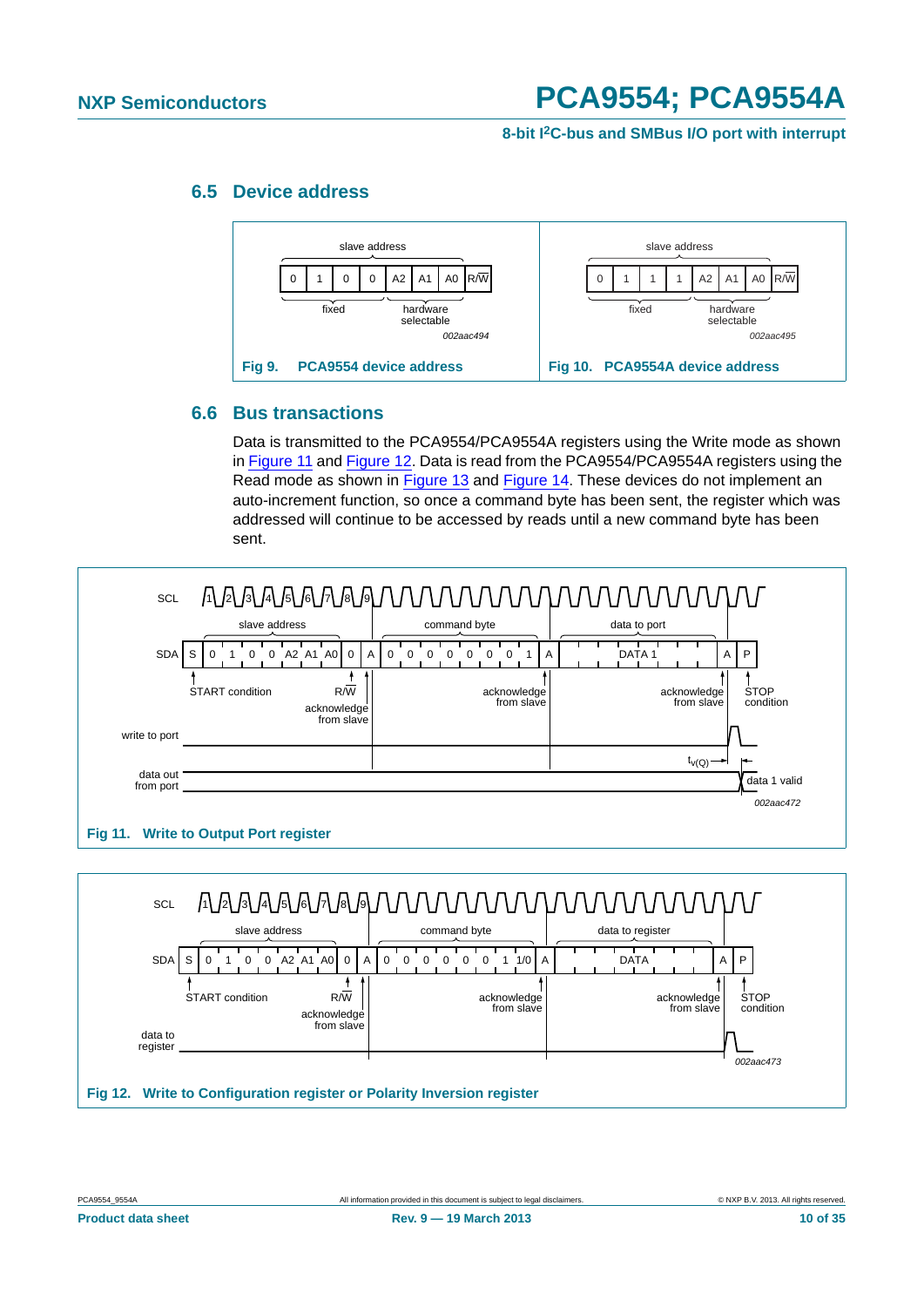![](_page_10_Figure_3.jpeg)

<span id="page-10-0"></span>![](_page_10_Figure_4.jpeg)

<span id="page-10-1"></span>![](_page_10_Figure_5.jpeg)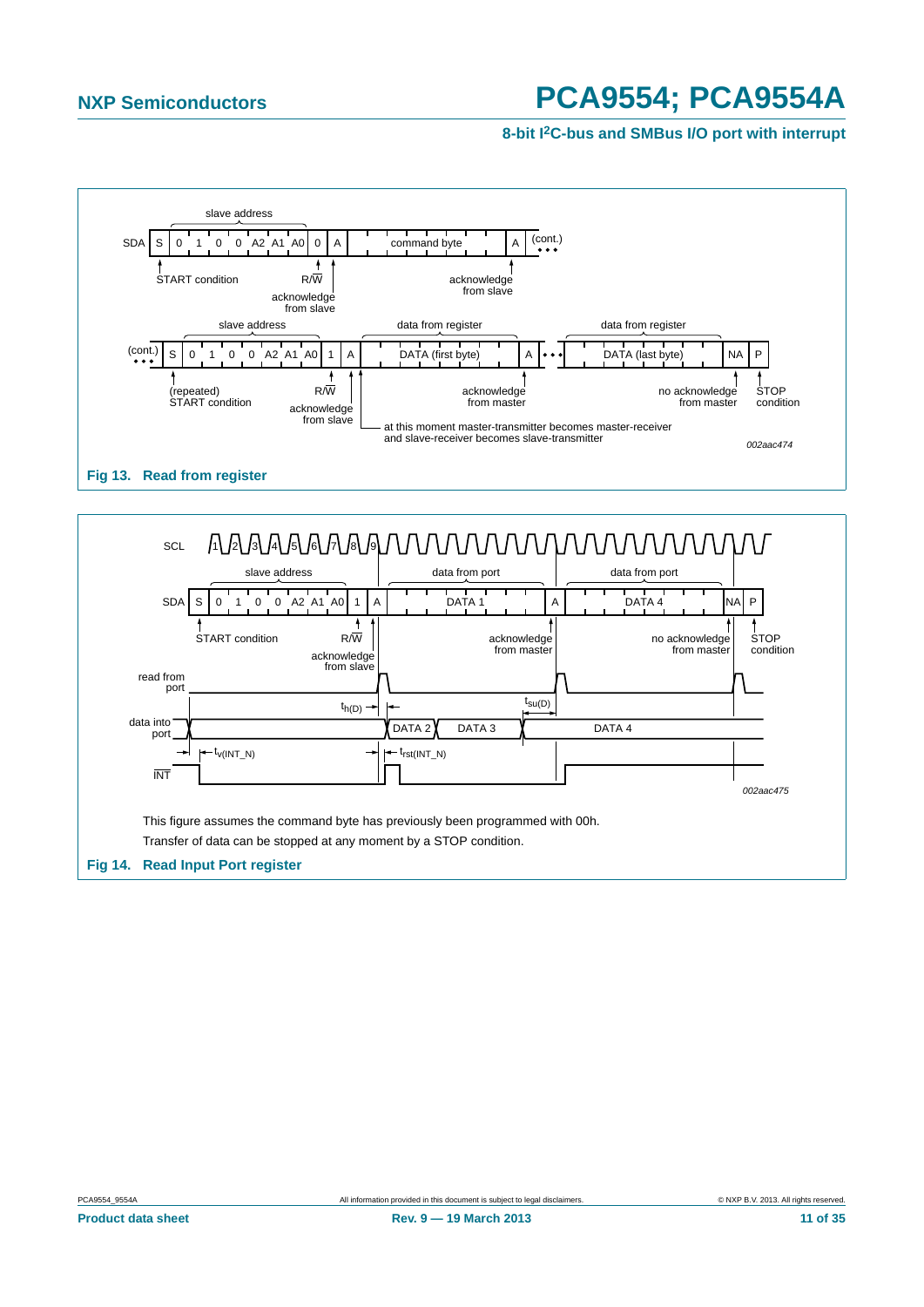**8-bit I2C-bus and SMBus I/O port with interrupt**

## <span id="page-11-0"></span>**7. Application design-in information**

![](_page_11_Figure_4.jpeg)

### <span id="page-11-1"></span>**8. Limiting values**

#### **Table 9. Limiting values**

*In accordance with the Absolute Maximum Rating System (IEC 60134).*

| Symbol                      | <b>Parameter</b>               | <b>Conditions</b> | Min            | <b>Max</b> | Unit |
|-----------------------------|--------------------------------|-------------------|----------------|------------|------|
| V <sub>DD</sub>             | supply voltage                 |                   | $-0.5$         | $+6.0$     | V    |
| ı,                          | input current                  |                   | ۰              | ±20        | mA   |
| $V_{I/O}$                   | voltage on an input/output pin |                   | $V_{SS}$ – 0.5 | 5.5        | V    |
| $I_{O(1On)}$                | output current on pin IOn      |                   |                | ±50        | mA   |
| l <sub>DD</sub>             | supply current                 |                   | ٠              | 85         | mA   |
| $I_{SS}$                    | ground supply current          |                   | -              | 100        | mA   |
| $P_{\text{tot}}$            | total power dissipation        |                   |                | 200        | mW   |
| $T_{\text{stg}}$            | storage temperature            |                   | $-65$          | $+150$     | °C   |
| $\mathsf{T}_{\mathsf{amb}}$ | ambient temperature            | operating         | $-40$          | $+85$      | °C   |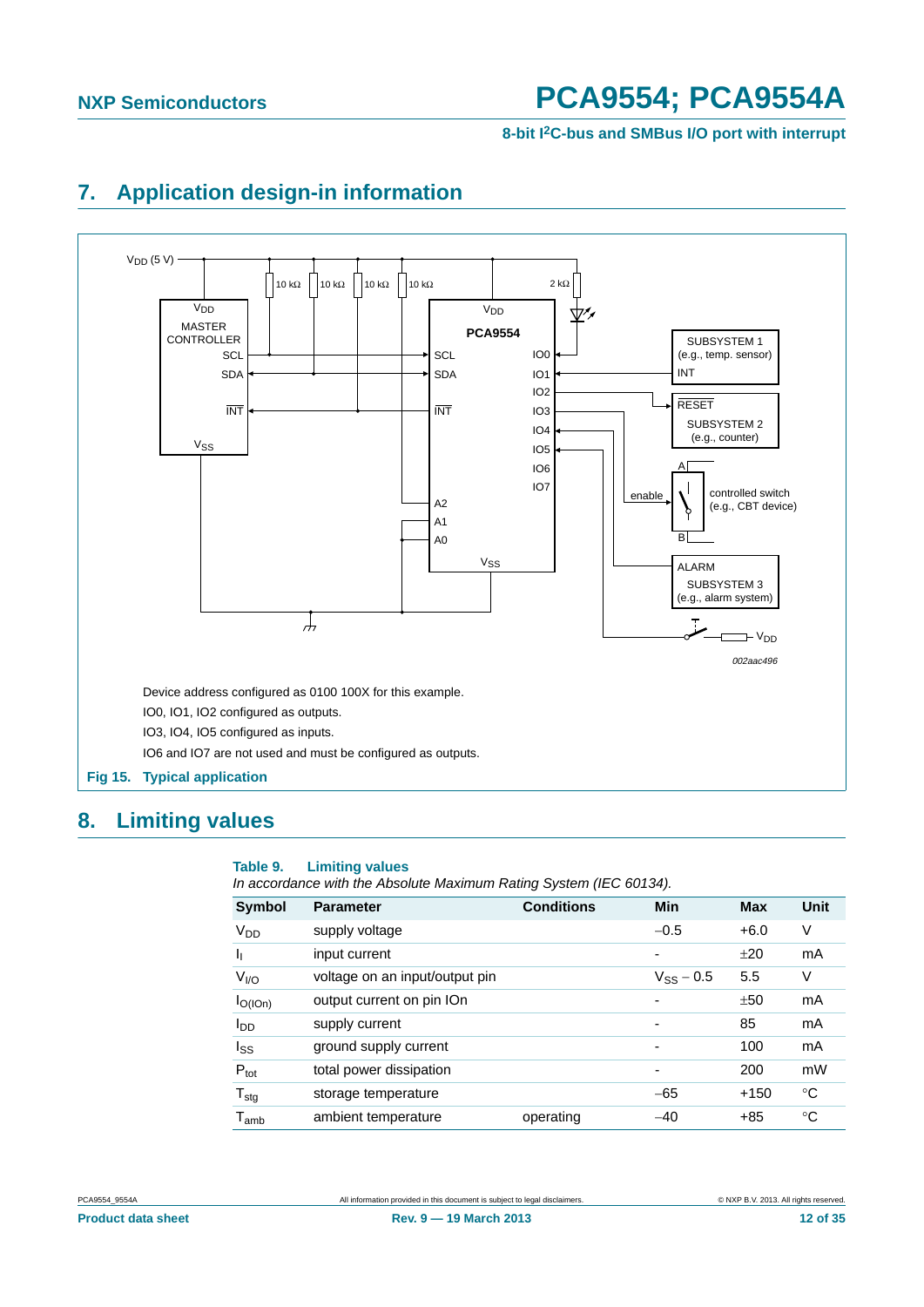### <span id="page-12-0"></span>**9. Static characteristics**

#### **Table 10. Static characteristics**

 $V_{DD}$  = 2.3 *V* to 5.5 *V*;  $V_{SS}$  = 0 *V*;  $T_{amb}$  = -40 °C to +85 °C; unless otherwise specified.

| <b>Symbol</b>          | <b>Parameter</b>                   | <b>Conditions</b>                                                                                    |               | Min                      | <b>Typ</b>                   | <b>Max</b>               | Unit    |
|------------------------|------------------------------------|------------------------------------------------------------------------------------------------------|---------------|--------------------------|------------------------------|--------------------------|---------|
| <b>Supplies</b>        |                                    |                                                                                                      |               |                          |                              |                          |         |
| V <sub>DD</sub>        | supply voltage                     |                                                                                                      |               | 2.3                      | $\qquad \qquad \blacksquare$ | 5.5                      | V       |
| <b>I</b> <sub>DD</sub> | supply current                     | operating mode; $V_{DD} = 5.5 V$ ;<br>no load; $f_{SCL} = 100$ kHz                                   |               |                          | 104                          | 175                      | $\mu$ A |
| $I_{\text{stb}}$       | standby current                    | Standby mode; $V_{DD} = 5.5 V$ ; no load;<br>$V_1 = V_{SS}$ ; f <sub>SCL</sub> = 0 kHz; I/O = inputs |               |                          | 550                          | 700                      | $\mu$ A |
|                        |                                    | Standby mode; $V_{DD} = 5.5 V$ ; no load;<br>$V_1 = V_{DD}$ ; f <sub>SCL</sub> = 0 kHz; I/O = inputs |               | $\frac{1}{2}$            | 0.25                         | 1                        | $\mu$ A |
| <b>V<sub>POR</sub></b> | power-on reset voltage             | no load; $V_1 = V_{DD}$ or $V_{SS}$                                                                  | $\boxed{11}$  |                          | 1.5                          | 1.65                     | $\vee$  |
|                        | <b>Input SCL; input/output SDA</b> |                                                                                                      |               |                          |                              |                          |         |
| $V_{IL}$               | LOW-level input voltage            |                                                                                                      |               | $-0.5$                   | $\overline{\phantom{a}}$     | $+0.3VDD$                | V       |
| V <sub>IH</sub>        | HIGH-level input voltage           |                                                                                                      |               | 0.7V <sub>DD</sub>       | $\blacksquare$               | 5.5                      | V       |
| $I_{OL}$               | LOW-level output current           | $V_{OL} = 0.4 V$                                                                                     |               | 3                        | 6                            |                          | mA      |
| IL.                    | leakage current                    | $V_I = V_{DD} = V_{SS}$                                                                              |               | $-1$                     | $\blacksquare$               | $+1$                     | μA      |
| $C_i$                  | input capacitance                  | $V_1 = V_{SS}$                                                                                       |               |                          | 6                            | 10                       | pF      |
| I/Os                   |                                    |                                                                                                      |               |                          |                              |                          |         |
| $V_{IL}$               | LOW-level input voltage            |                                                                                                      |               | $-0.5$                   | $\overline{\phantom{a}}$     | $+0.8$                   | $\vee$  |
| V <sub>IH</sub>        | HIGH-level input voltage           |                                                                                                      |               | 2.0                      | $\blacksquare$               | 5.5                      | V       |
| $I_{OL}$               | LOW-level output current           | $V_{\text{OI}} = 0.5 V$ ; $V_{\text{DD}} = 2.3 V$                                                    | $\boxed{2}$ 8 |                          | 10                           | $\blacksquare$           | mA      |
|                        |                                    | $V_{OL} = 0.7 V; V_{DD} = 2.3 V$                                                                     |               | $\boxed{2}$ 10           | 13                           | $\overline{\phantom{a}}$ | mA      |
|                        |                                    | $V_{OL} = 0.5 V$ ; $V_{DD} = 3.0 V$                                                                  | $\boxed{2}$ 8 |                          | 14                           | ÷,                       | mA      |
|                        |                                    | $V_{OL} = 0.7 V$ ; $V_{DD} = 3.0 V$                                                                  |               | $\boxed{2}$ 10           | 19                           | $\overline{\phantom{a}}$ | mA      |
|                        |                                    | $V_{OL} = 0.5 V$ ; $V_{DD} = 4.5 V$                                                                  | $\boxed{2}$ 8 |                          | 17                           | $\blacksquare$           | mA      |
|                        |                                    | $V_{OL} = 0.7 V$ ; $V_{DD} = 4.5 V$                                                                  |               | $\boxed{2}$ 10           | 24                           | $\overline{\phantom{a}}$ | mA      |
| <b>V<sub>OH</sub></b>  | HIGH-level output voltage          | $I_{OH} = -8$ mA; $V_{DD} = 2.3$ V                                                                   |               | $[3]$ 1.8                | $\frac{1}{2}$                |                          | V       |
|                        |                                    | $I_{OH} = -10$ mA; $V_{DD} = 2.3$ V                                                                  |               | $[3]$ 1.7                | $\blacksquare$               | $\blacksquare$           | V       |
|                        |                                    | $I_{OH} = -8$ mA; $V_{DD} = 3.0$ V                                                                   |               | $\boxed{3}$ 2.6          | $\overline{\phantom{a}}$     | $\blacksquare$           | $\vee$  |
|                        |                                    | $I_{OH} = -10$ mA; $V_{DD} = 3.0$ V                                                                  |               | $\boxed{3}$ 2.5          | $\overline{\phantom{a}}$     | $\overline{\phantom{a}}$ | V       |
|                        |                                    | $I_{OH} = -8$ mA; $V_{DD} = 4.75$ V                                                                  |               | $[3]$ 4.1                |                              |                          | $\vee$  |
|                        |                                    | $I_{OH} = -10$ mA; $V_{DD} = 4.75$ V                                                                 |               | $[3]$ 4.0                |                              |                          | V       |
| Iц                     | input leakage current              | $V_{DD}$ = 3.6 V; V <sub>I</sub> = V <sub>DD</sub>                                                   |               | $-1$                     |                              | $+1$                     | μA      |
| IL.                    | leakage current                    | $V_{DD} = 5.5 V$ ; $V_1 = V_{SS}$                                                                    |               | $\overline{\phantom{0}}$ | $\overline{\phantom{0}}$     | $-100$                   | μA      |
| $C_i$                  | input capacitance                  |                                                                                                      |               |                          | 3.7                          | 5                        | pF      |
| $C_{o}$                | output capacitance                 |                                                                                                      |               | $\overline{\phantom{0}}$ | 3.7                          | 5                        | pF      |
| <b>Interrupt INT</b>   |                                    |                                                                                                      |               |                          |                              |                          |         |
| $I_{OL}$               | LOW-level output current           | $V_{OL} = 0.4 V$                                                                                     |               | 3                        | $\overline{\phantom{a}}$     | $\blacksquare$           | mA      |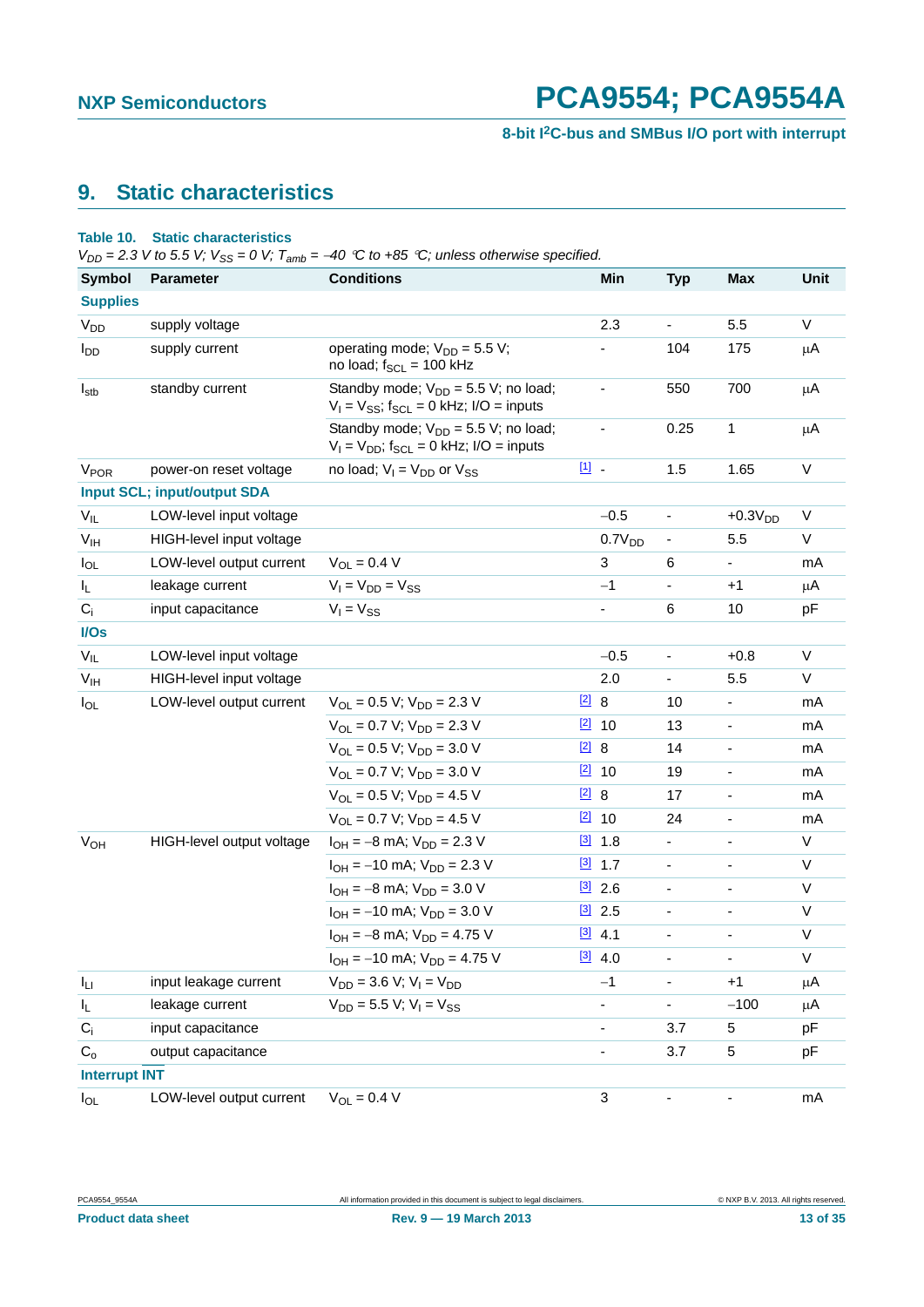| $V_{DD}$ = 2.3 V to 5.5 V; $V_{SS}$ = 0 V; $T_{amb}$ = -40 °C to +85 °C; unless otherwise specified. |                          |                   |        |                          |     |      |  |  |
|------------------------------------------------------------------------------------------------------|--------------------------|-------------------|--------|--------------------------|-----|------|--|--|
| Symbol                                                                                               | Parameter                | <b>Conditions</b> | Min    | <b>Typ</b>               | Max | Unit |  |  |
|                                                                                                      | Select inputs A0, A1, A2 |                   |        |                          |     |      |  |  |
| $V_{IL}$                                                                                             | LOW-level input voltage  |                   | $-0.5$ | $\overline{\phantom{a}}$ | 0.8 |      |  |  |
| V <sub>IH</sub>                                                                                      | HIGH-level input voltage |                   | 2.0    | $\overline{\phantom{0}}$ | 5.5 |      |  |  |
| Īц                                                                                                   | input leakage current    |                   |        | ٠                        |     | μA   |  |  |

#### **Table 10. Static characteristics** *…continued*

<span id="page-13-0"></span>[1]  $V_{DD}$  must be lowered to 0.2 V for at least 5  $\mu$ s in order to reset part.

<span id="page-13-1"></span>[2] Each I/O must be externally limited to a maximum of 25 mA and the device must be limited to a maximum current of 100 mA.

<span id="page-13-2"></span>[3] The total current sourced by all I/Os must be limited to 85 mA.

### <span id="page-13-6"></span>**10. Dynamic characteristics**

#### **Table 11. Dynamic characteristics**

| <b>Symbol</b>           | <b>Parameter</b>                                                     | <b>Conditions</b> |       | Standard-mode<br>$I2C-bus$   |                              | Fast-mode <sup>2</sup> C-bus  |                          | Unit |
|-------------------------|----------------------------------------------------------------------|-------------------|-------|------------------------------|------------------------------|-------------------------------|--------------------------|------|
|                         |                                                                      |                   |       | Min                          | <b>Max</b>                   | <b>Min</b>                    | <b>Max</b>               |      |
| $f_{SCL}$               | <b>SCL clock frequency</b>                                           |                   |       | $\Omega$                     | 100                          | $\Omega$                      | 400                      | kHz  |
| t <sub>BUF</sub>        | bus free time between a STOP and<br><b>START</b> condition           |                   |       | 4.7                          | $\qquad \qquad \blacksquare$ | 1.3                           | ٠                        | μs   |
| t <sub>HD;STA</sub>     | hold time (repeated) START condition                                 |                   |       | 4.0                          | $\blacksquare$               | 0.6                           | $\overline{\phantom{a}}$ | μS   |
| t <sub>SU;STA</sub>     | set-up time for a repeated START<br>condition                        |                   |       | 4.7                          | $\overline{\phantom{a}}$     | 0.6                           | -                        | μS   |
| t <sub>SU;STO</sub>     | set-up time for STOP condition                                       |                   |       | 4.0                          | $\qquad \qquad \blacksquare$ | 0.6                           | ٠                        | μS   |
| <sup>t</sup> HD;DAT     | data hold time                                                       |                   |       | $\mathbf 0$                  | ÷,                           | $\Omega$                      | ٠                        | μs   |
| t <sub>VD;ACK</sub>     | data valid acknowledge time                                          |                   | $[1]$ | 0.3                          | 3.45                         | 0.1                           | 0.9                      | μs   |
| t <sub>VD;DAT</sub>     | data valid time                                                      |                   | $[2]$ | 300                          | ÷,                           | 50                            | $\overline{\phantom{a}}$ | ns   |
| $t_{\text{SU;DAT}}$     | data set-up time                                                     |                   |       | 250                          | $\qquad \qquad \blacksquare$ | 100                           | $\overline{\phantom{a}}$ | ns   |
| t <sub>LOW</sub>        | LOW period of the SCL clock                                          |                   |       | 4.7                          | ä,                           | 1.3                           | $\overline{\phantom{m}}$ | μS   |
| <sup>t</sup> HIGH       | HIGH period of the SCL clock                                         |                   |       | 4.0                          | $\blacksquare$               | 0.6                           | $\overline{\phantom{a}}$ | μs   |
| $t_r$                   | rise time of both SDA and SCL signals                                |                   |       | $\overline{\phantom{a}}$     | 1000                         | $20 + 0.1 Cb$ <sup>[3]</sup>  | 300                      | ns   |
| $t_f$                   | fall time of both SDA and SCL signals                                |                   |       | $\overline{\phantom{a}}$     | 300                          | $20 + 0.1 C_h$ <sup>[3]</sup> | 300                      | ns   |
| $t_{SP}$                | pulse width of spikes that must be<br>suppressed by the input filter |                   |       |                              | 50                           |                               | 50                       | ns   |
| <b>Port timing</b>      |                                                                      |                   |       |                              |                              |                               |                          |      |
| $t_{\nu(Q)}$            | data output valid time                                               |                   |       | $\blacksquare$               | 200                          |                               | 200                      | ns   |
| $t_{\text{SU}(D)}$      | data input set-up time                                               |                   |       | 100                          | ÷,                           | 100                           | $\overline{\phantom{m}}$ | ns   |
| $t_{h(D)}$              | data input hold time                                                 |                   |       | 1                            | ÷,                           | 1                             |                          | μs   |
| <b>Interrupt timing</b> |                                                                      |                   |       |                              |                              |                               |                          |      |
| $t_{V(INT N)}$          | valid time on pin INT                                                |                   |       | $\overline{\phantom{a}}$     | 4                            | ÷,                            | 4                        | μS   |
| $t_{rst(INT_N)}$        | reset time on pin INT                                                |                   |       | $\qquad \qquad \blacksquare$ | 4                            |                               | 4                        | μS   |

<span id="page-13-3"></span> $[1]$  t<sub>VD;ACK</sub> = time for Acknowledgement signal from SCL LOW to SDA (out) LOW.

<span id="page-13-4"></span> $[2]$  t<sub>VD;DAT</sub> = minimum time for SDA data output to be valid following SCL LOW.

<span id="page-13-5"></span>[3]  $C_b =$  total capacitance of one bus line in pF.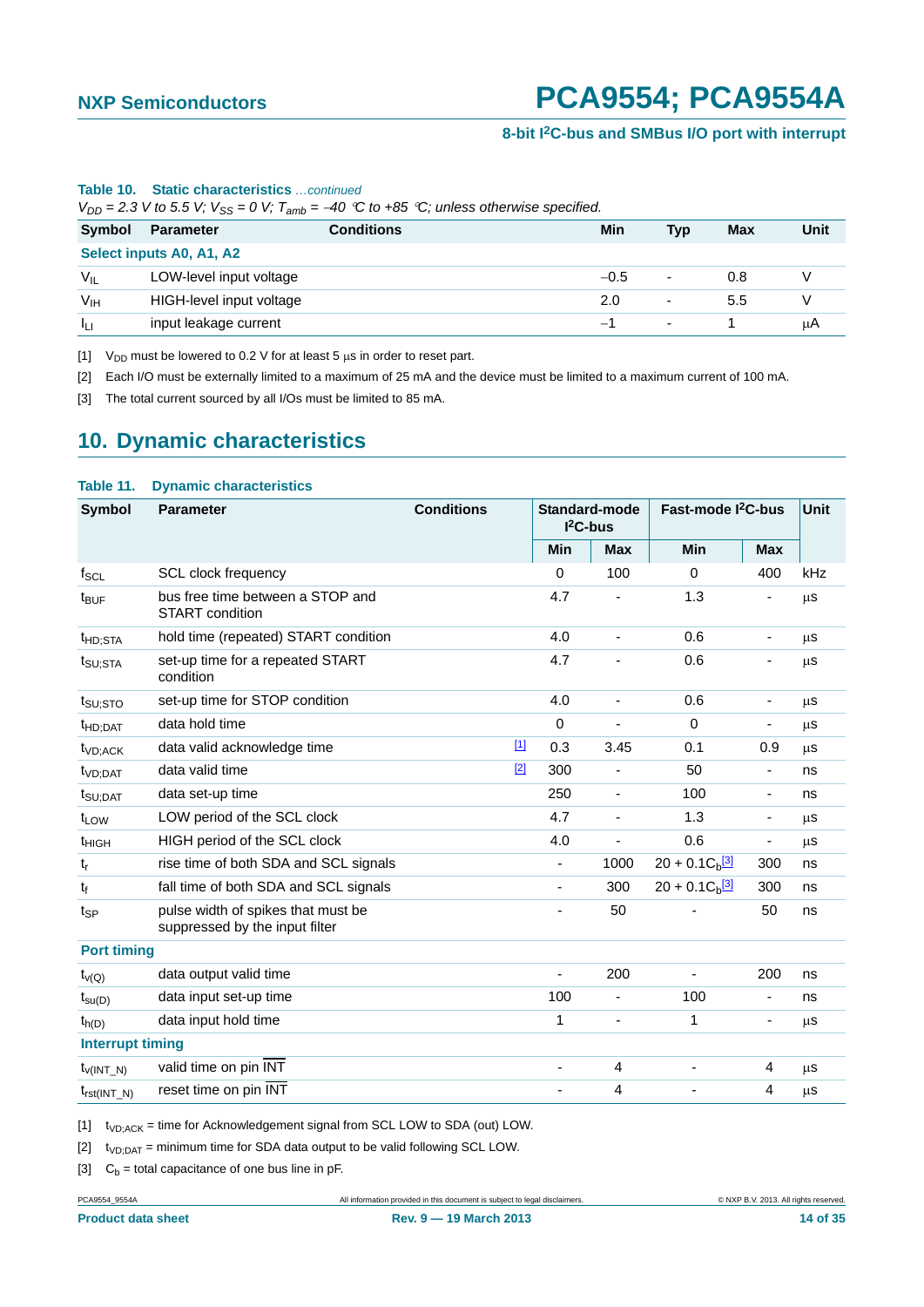<span id="page-14-0"></span>![](_page_14_Figure_3.jpeg)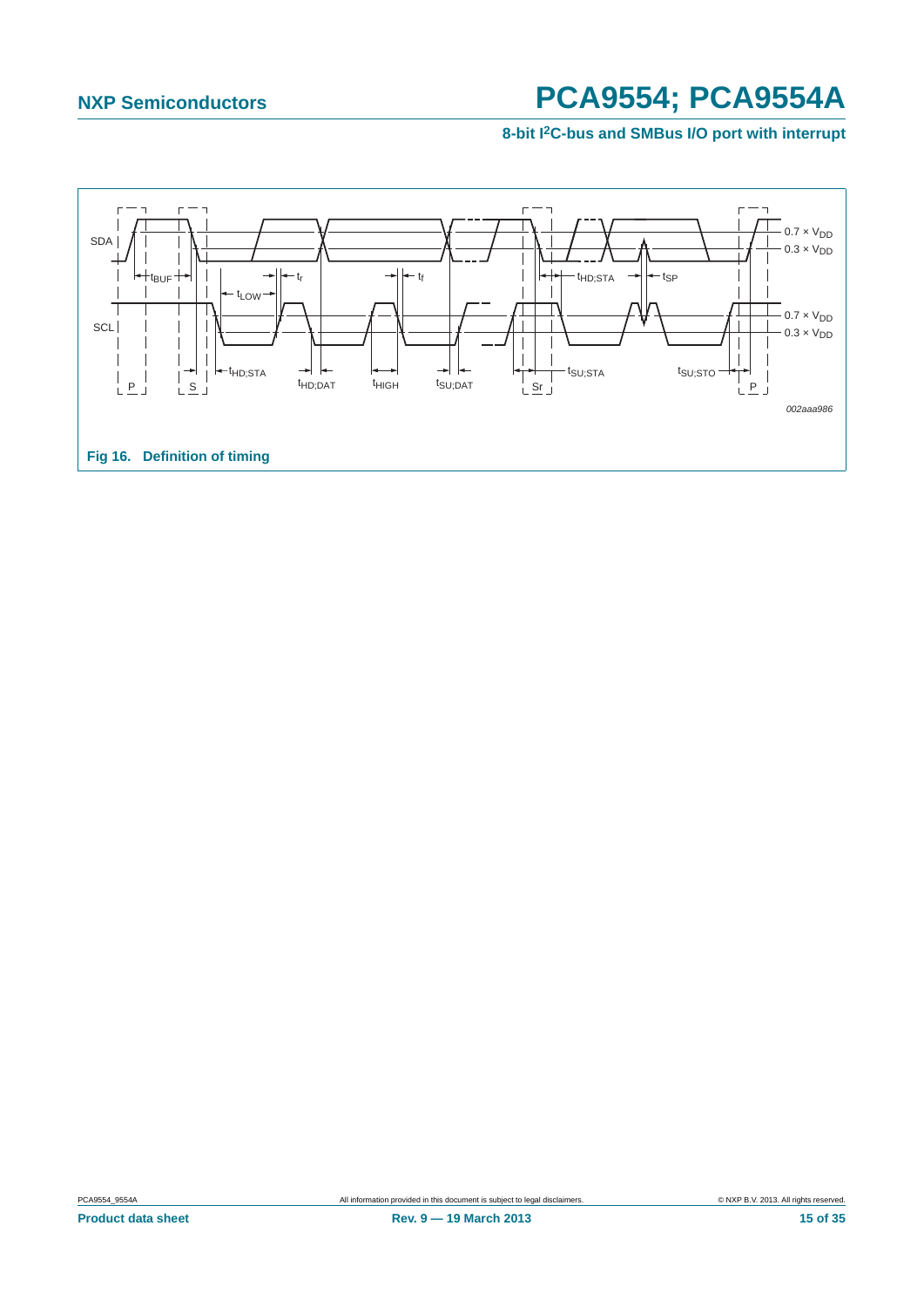**8-bit I2C-bus and SMBus I/O port with interrupt**

### <span id="page-15-0"></span>**11. Package outline**

![](_page_15_Figure_4.jpeg)

### **Fig 17. Package outline SOT162-1 (SO16)**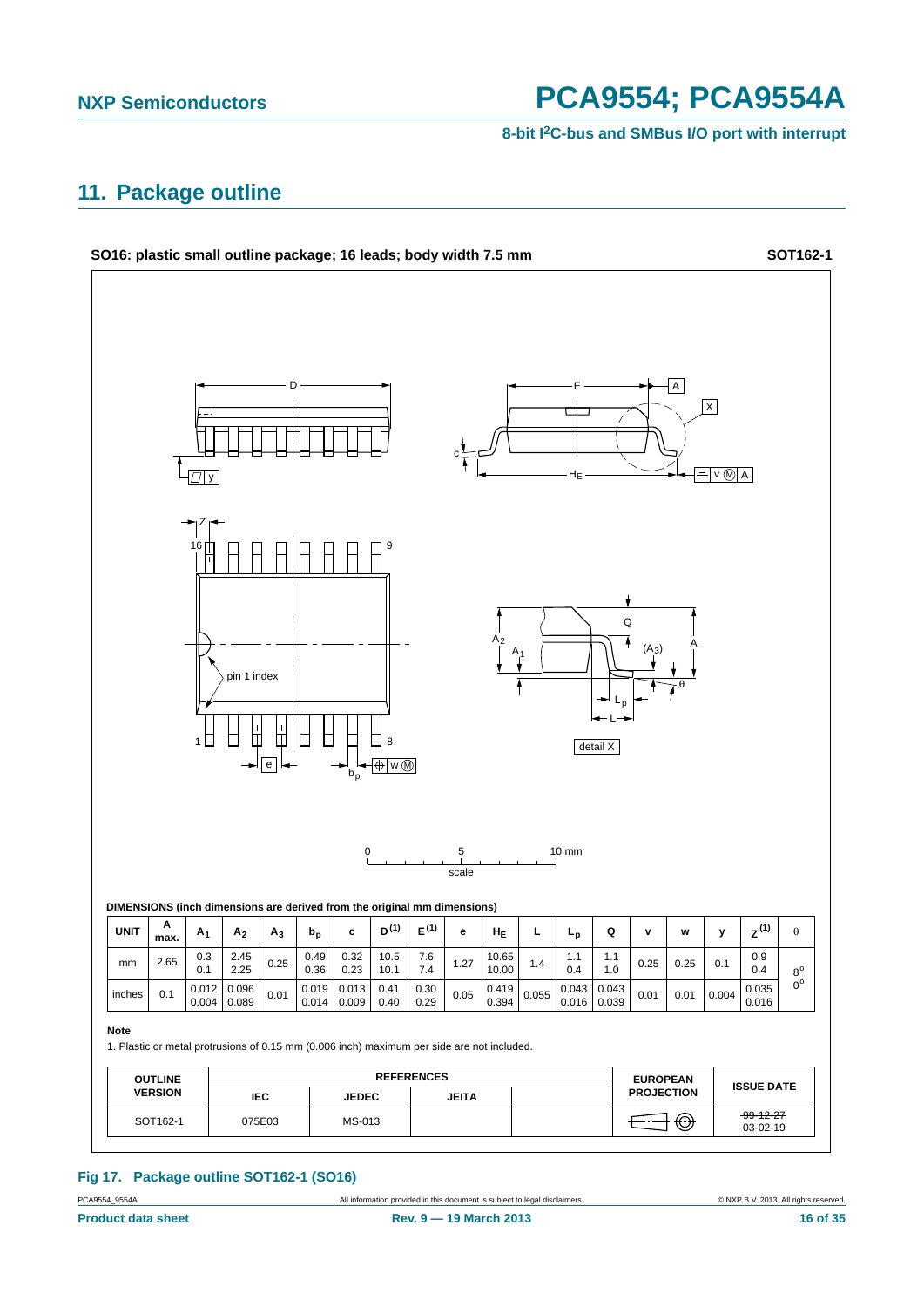**8-bit I2C-bus and SMBus I/O port with interrupt**

![](_page_16_Figure_3.jpeg)

#### **Fig 18. Package outline SOT338-1 (SSOP16)**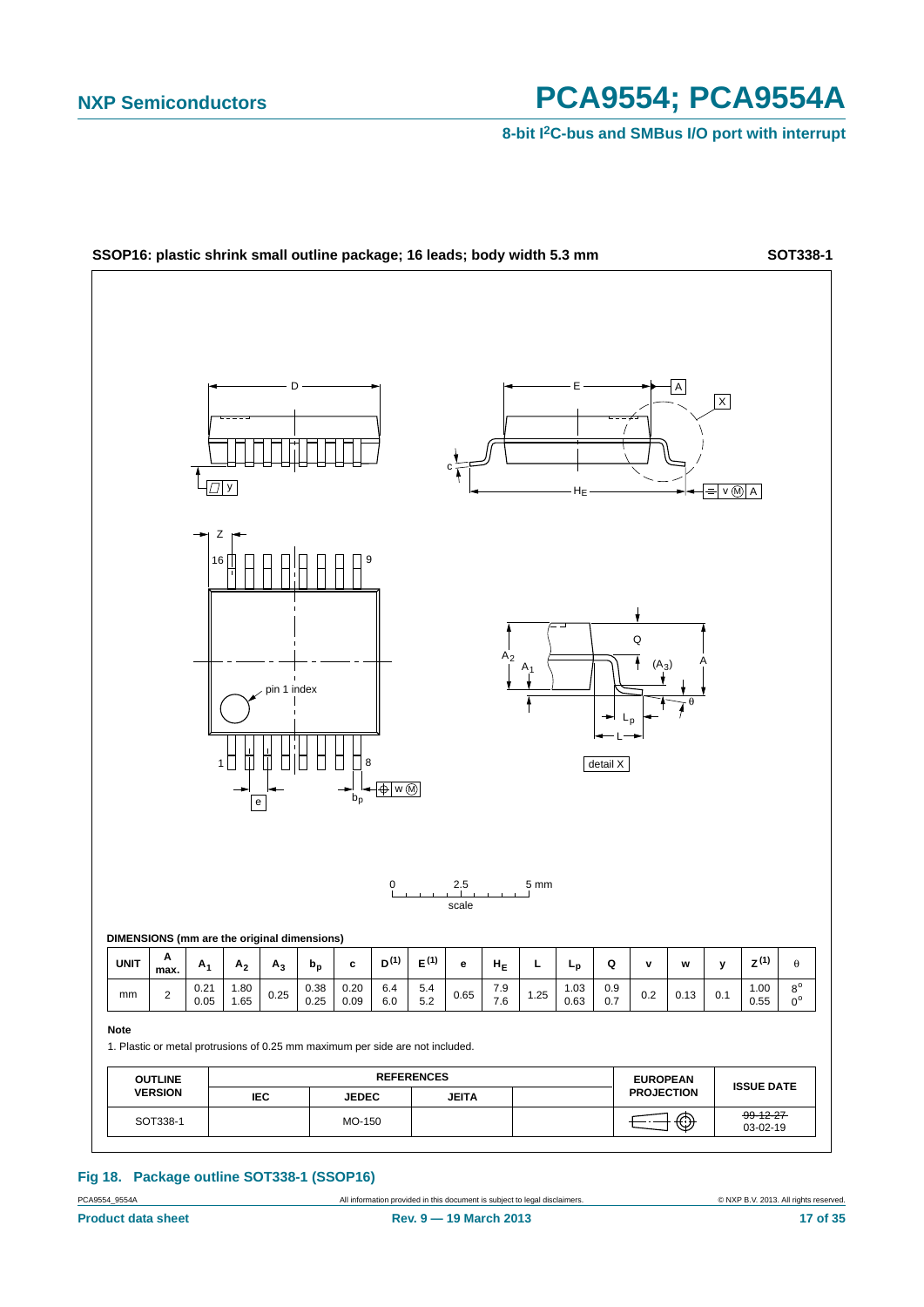**8-bit I2C-bus and SMBus I/O port with interrupt**

![](_page_17_Figure_3.jpeg)

#### **Fig 19. Package outline SOT266-1 (SSOP20)**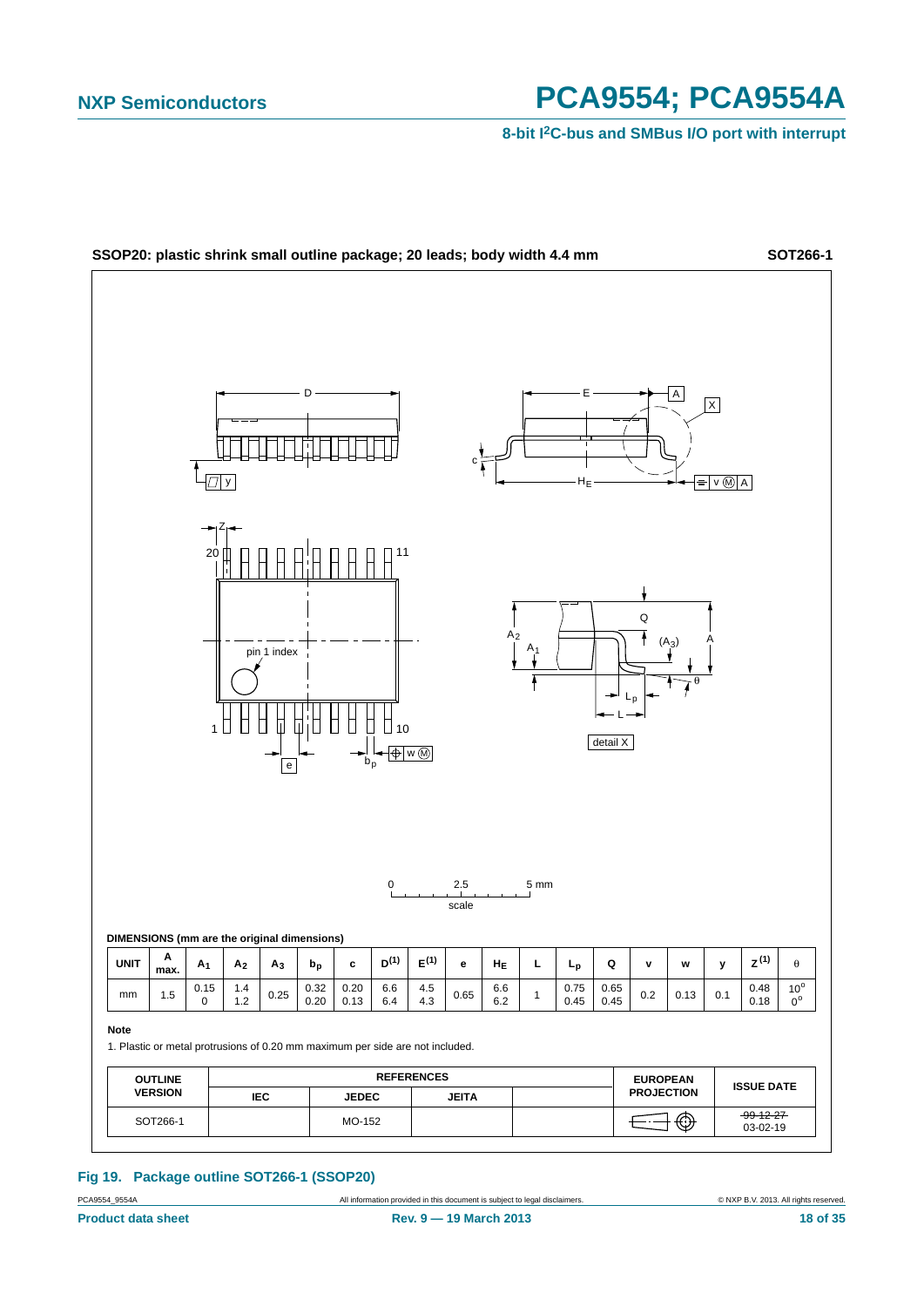**8-bit I2C-bus and SMBus I/O port with interrupt**

![](_page_18_Figure_3.jpeg)

#### **Fig 20. Package outline SOT403-1 (TSSOP16)**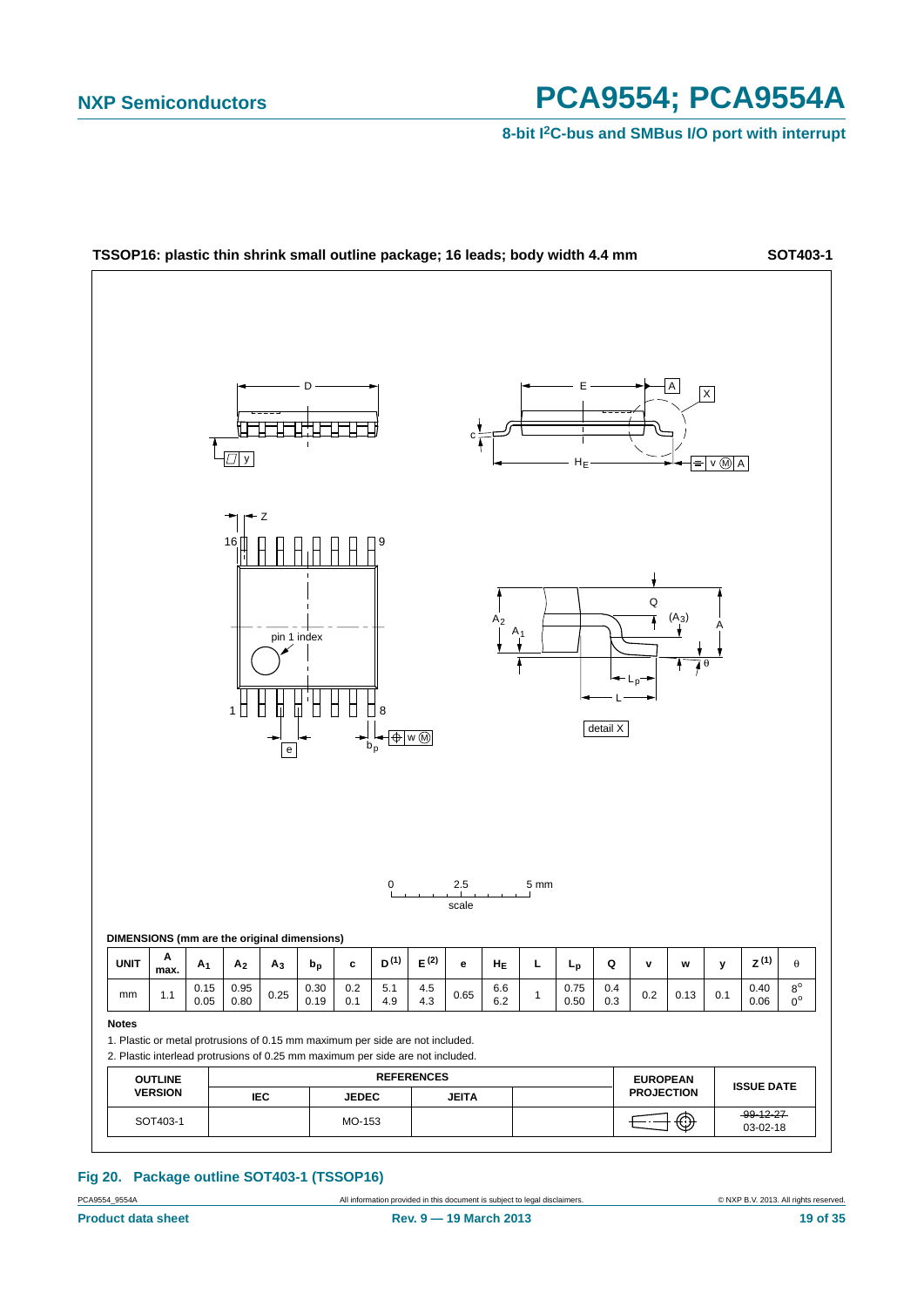**8-bit I2C-bus and SMBus I/O port with interrupt**

![](_page_19_Figure_3.jpeg)

#### **HVQFN16: plastic thermal enhanced very thin quad flat package; no leads; 16 terminals; body 4 x 4 x 0.85 mm**

**SOT629-1**

**Fig 21. Package outline SOT629-1 (HVQFN16)**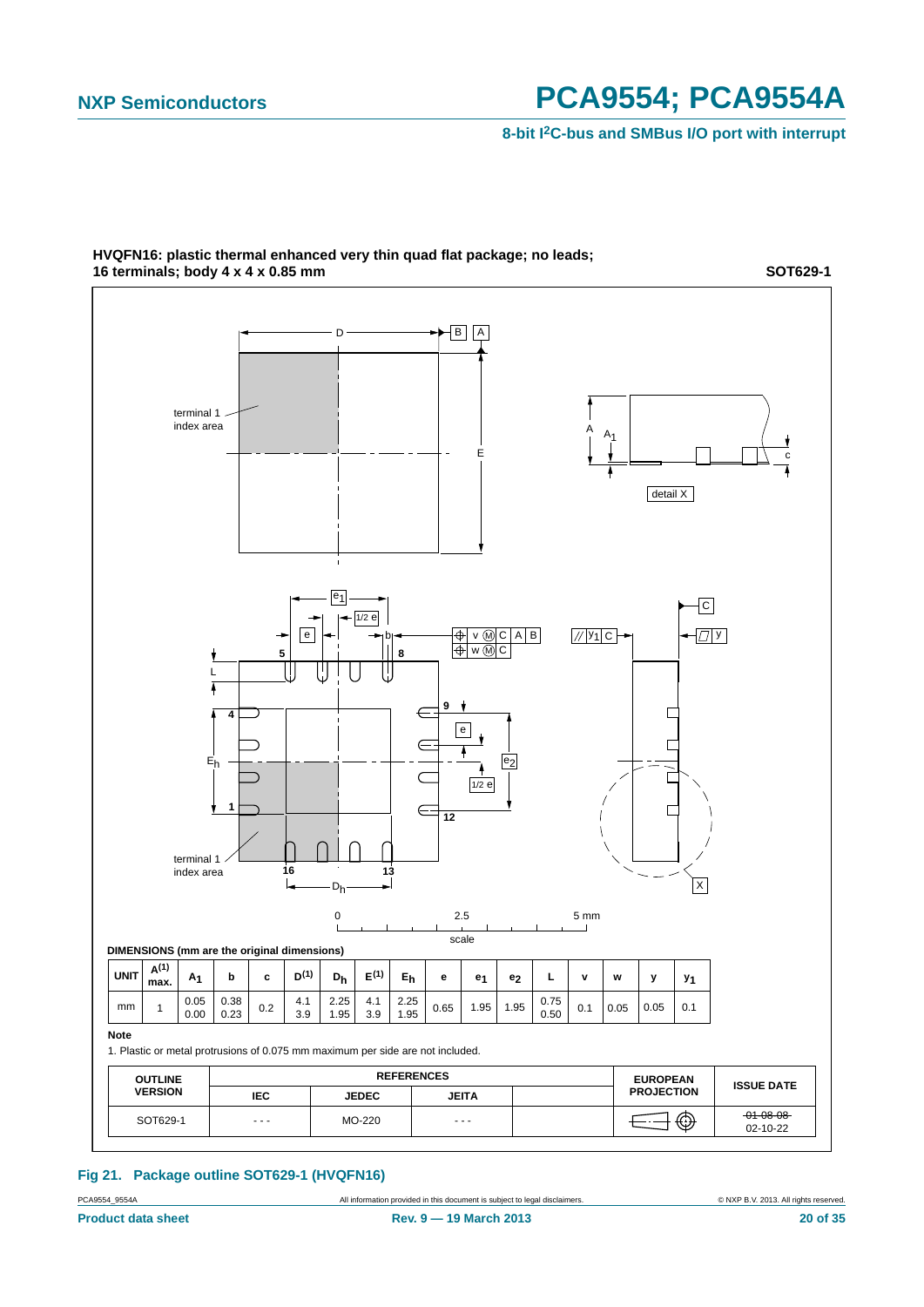**8-bit I2C-bus and SMBus I/O port with interrupt**

![](_page_20_Figure_3.jpeg)

#### **HVQFN16: plastic thermal enhanced very thin quad flat package; no leads; 16 terminals; body 3 x 3 x 0.85 mm**

**SOT758-1**

**Fig 22. Package outline SOT758-1 (HVQFN16)**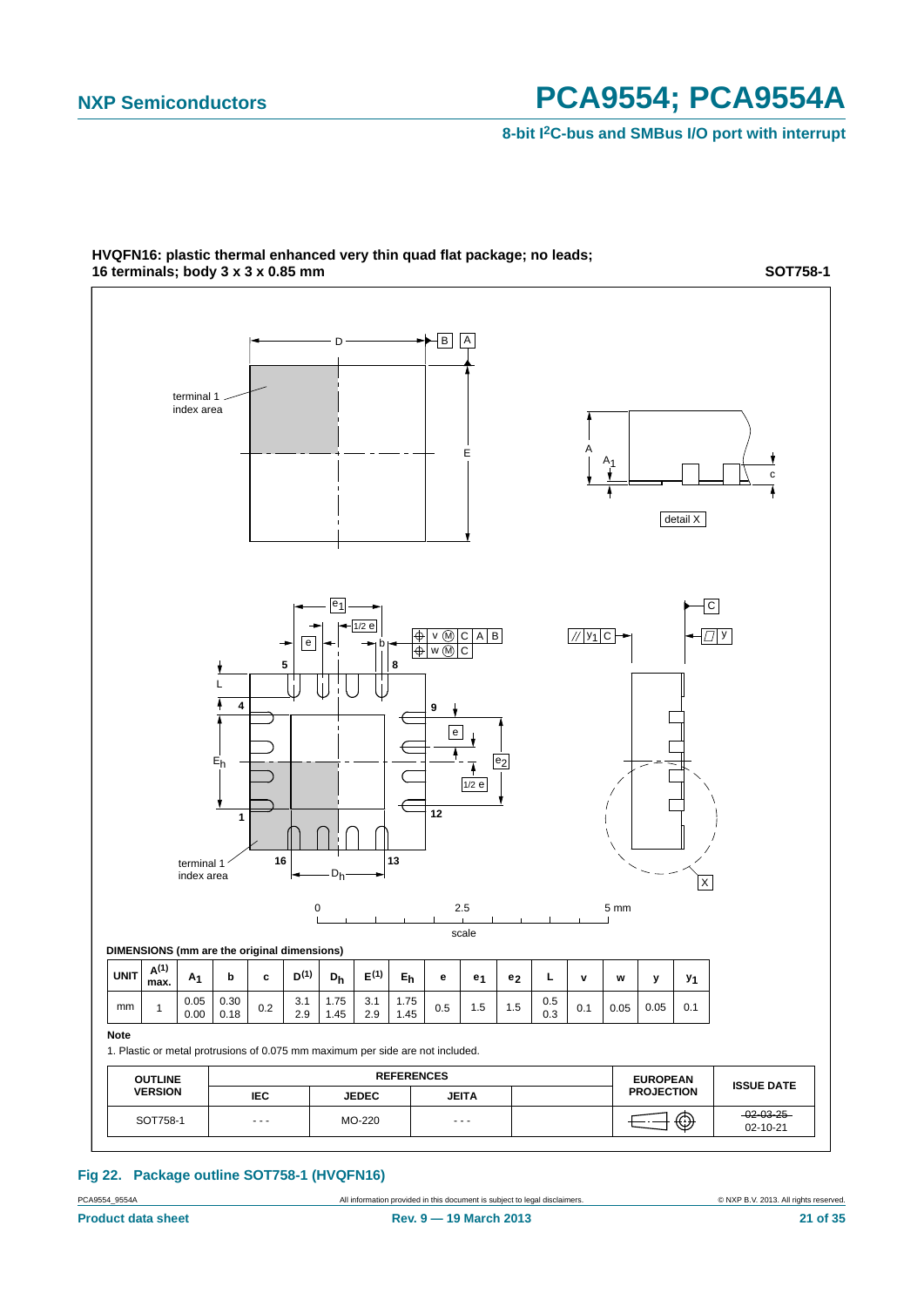#### **8-bit I2C-bus and SMBus I/O port with interrupt**

### <span id="page-21-0"></span>**12. Handling information**

All input and output pins are protected against ElectroStatic Discharge (ESD) under normal handling. When handling ensure that the appropriate precautions are taken as described in *JESD625-A* or equivalent standards.

### <span id="page-21-1"></span>**13. Soldering of SMD packages**

This text provides a very brief insight into a complex technology. A more in-depth account of soldering ICs can be found in Application Note *AN10365 "Surface mount reflow soldering description"*.

### <span id="page-21-2"></span>**13.1 Introduction to soldering**

Soldering is one of the most common methods through which packages are attached to Printed Circuit Boards (PCBs), to form electrical circuits. The soldered joint provides both the mechanical and the electrical connection. There is no single soldering method that is ideal for all IC packages. Wave soldering is often preferred when through-hole and Surface Mount Devices (SMDs) are mixed on one printed wiring board; however, it is not suitable for fine pitch SMDs. Reflow soldering is ideal for the small pitches and high densities that come with increased miniaturization.

### <span id="page-21-3"></span>**13.2 Wave and reflow soldering**

Wave soldering is a joining technology in which the joints are made by solder coming from a standing wave of liquid solder. The wave soldering process is suitable for the following:

- **•** Through-hole components
- **•** Leaded or leadless SMDs, which are glued to the surface of the printed circuit board

Not all SMDs can be wave soldered. Packages with solder balls, and some leadless packages which have solder lands underneath the body, cannot be wave soldered. Also, leaded SMDs with leads having a pitch smaller than ~0.6 mm cannot be wave soldered, due to an increased probability of bridging.

The reflow soldering process involves applying solder paste to a board, followed by component placement and exposure to a temperature profile. Leaded packages, packages with solder balls, and leadless packages are all reflow solderable.

Key characteristics in both wave and reflow soldering are:

- **•** Board specifications, including the board finish, solder masks and vias
- **•** Package footprints, including solder thieves and orientation
- **•** The moisture sensitivity level of the packages
- **•** Package placement
- **•** Inspection and repair
- **•** Lead-free soldering versus SnPb soldering

#### <span id="page-21-4"></span>**13.3 Wave soldering**

Key characteristics in wave soldering are: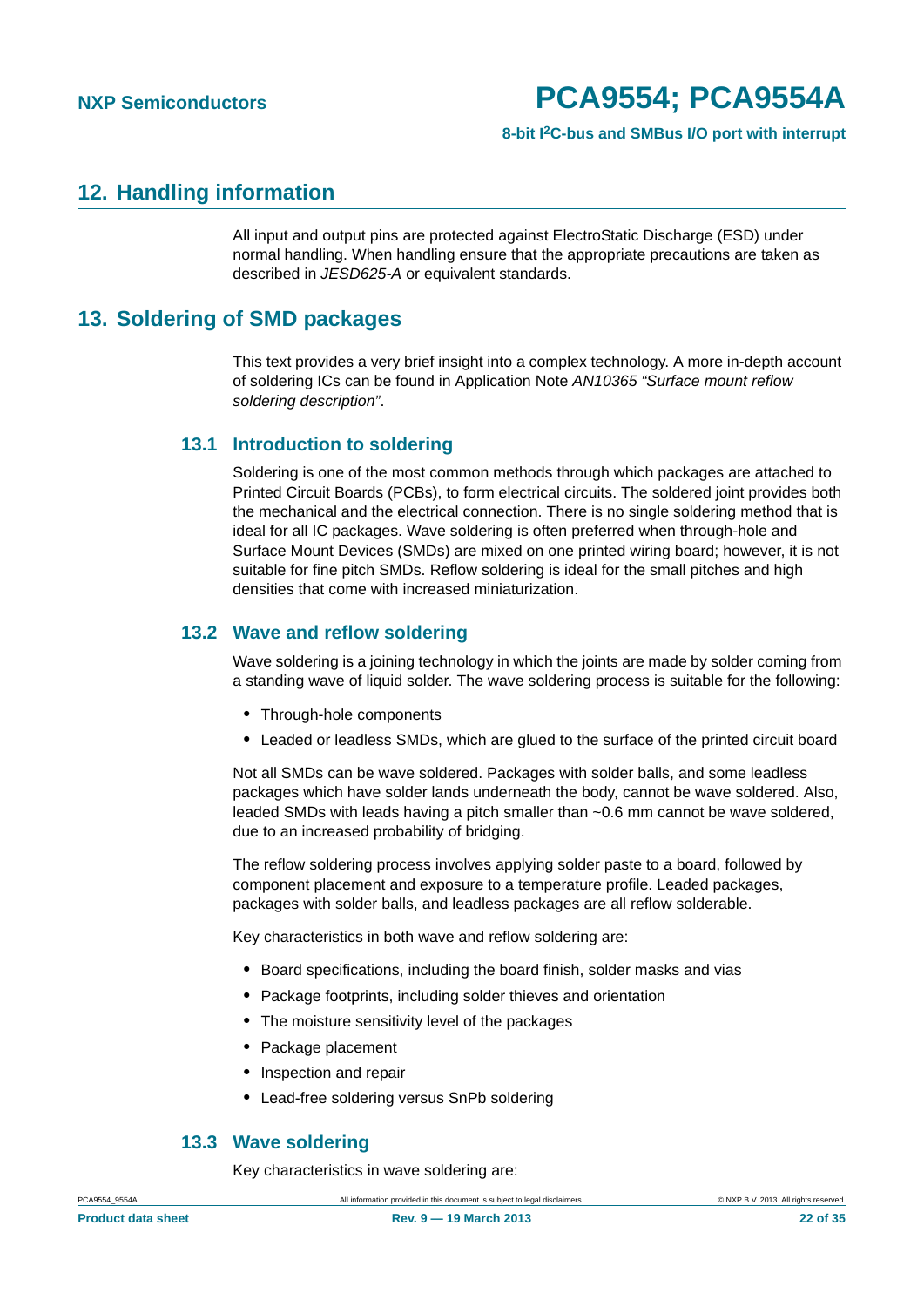#### **8-bit I2C-bus and SMBus I/O port with interrupt**

- **•** Process issues, such as application of adhesive and flux, clinching of leads, board transport, the solder wave parameters, and the time during which components are exposed to the wave
- **•** Solder bath specifications, including temperature and impurities

#### <span id="page-22-0"></span>**13.4 Reflow soldering**

Key characteristics in reflow soldering are:

- **•** Lead-free versus SnPb soldering; note that a lead-free reflow process usually leads to higher minimum peak temperatures (see Figure 23) than a SnPb process, thus reducing the process window
- **•** Solder paste printing issues including smearing, release, and adjusting the process window for a mix of large and small components on one board
- **•** Reflow temperature profile; this profile includes preheat, reflow (in which the board is heated to the peak temperature) and cooling down. It is imperative that the peak temperature is high enough for the solder to make reliable solder joints (a solder paste characteristic). In addition, the peak temperature must be low enough that the packages and/or boards are not damaged. The peak temperature of the package depends on package thickness and volume and is classified in accordance with Table 12 and 13

#### **Table 12. SnPb eutectic process (from J-STD-020D)**

| Package thickness (mm) | Package reflow temperature (°C)<br>Volume (mm <sup>3</sup> ) |            |  |
|------------------------|--------------------------------------------------------------|------------|--|
|                        |                                                              |            |  |
|                        | $ $ < 350                                                    | $\geq 350$ |  |
| < 2.5                  | 235                                                          | 220        |  |
| $\geq 2.5$             | 220                                                          | 220        |  |

#### **Table 13. Lead-free process (from J-STD-020D)**

| Package thickness (mm) | Package reflow temperature (°C) |             |        |  |  |
|------------------------|---------------------------------|-------------|--------|--|--|
|                        | Volume (mm <sup>3</sup> )       |             |        |  |  |
|                        | < 350                           | 350 to 2000 | > 2000 |  |  |
| < 1.6                  | 260                             | 260         | 260    |  |  |
| 1.6 to 2.5             | 260                             | 250         | 245    |  |  |
| > 2.5                  | 250                             | 245         | 245    |  |  |

Moisture sensitivity precautions, as indicated on the packing, must be respected at all times.

Studies have shown that small packages reach higher temperatures during reflow soldering, see Figure 23.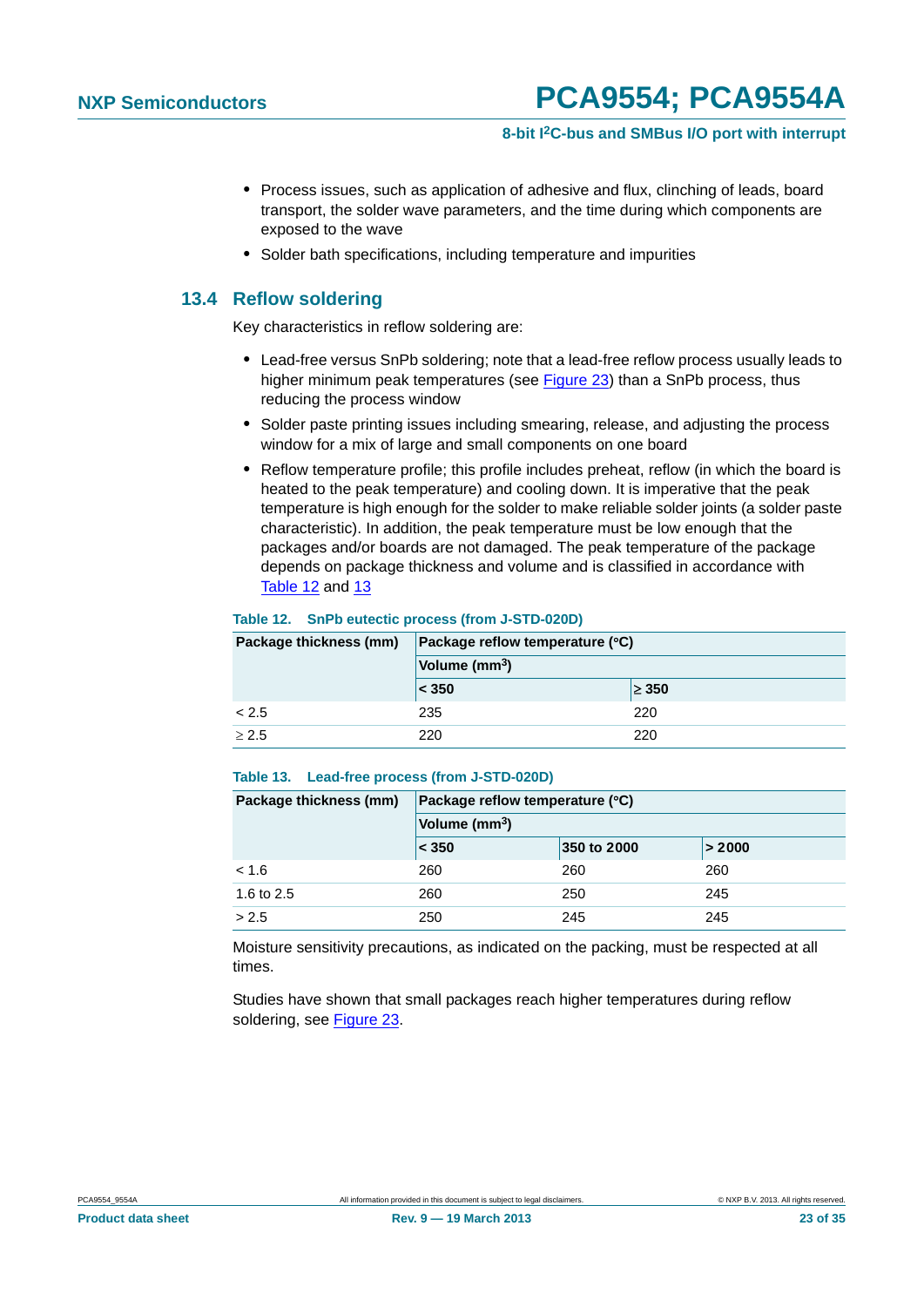**8-bit I2C-bus and SMBus I/O port with interrupt**

![](_page_23_Figure_3.jpeg)

For further information on temperature profiles, refer to Application Note *AN10365 "Surface mount reflow soldering description"*.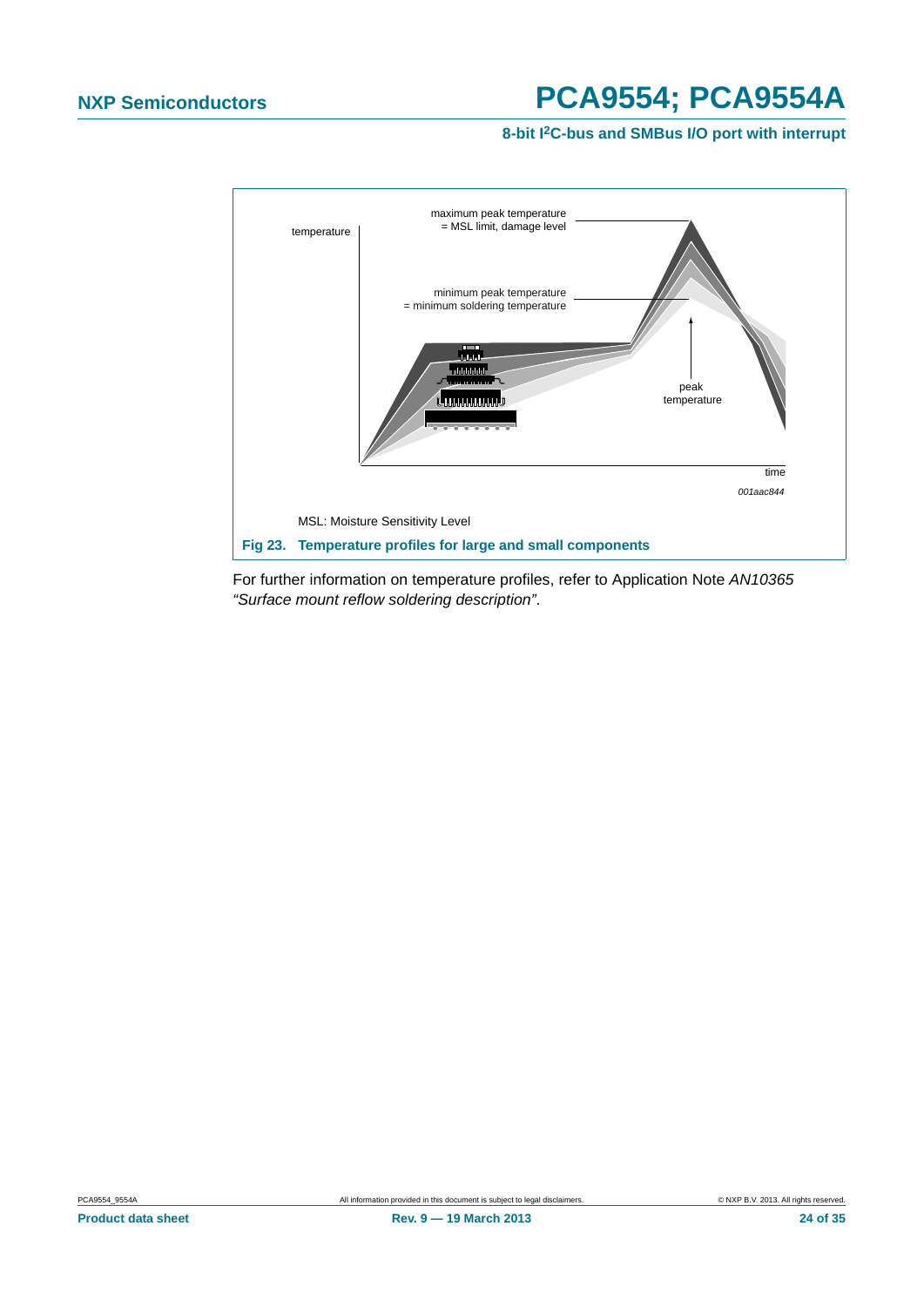**8-bit I2C-bus and SMBus I/O port with interrupt**

### <span id="page-24-0"></span>**14. Soldering: PCB footprints**

![](_page_24_Figure_4.jpeg)

![](_page_24_Figure_5.jpeg)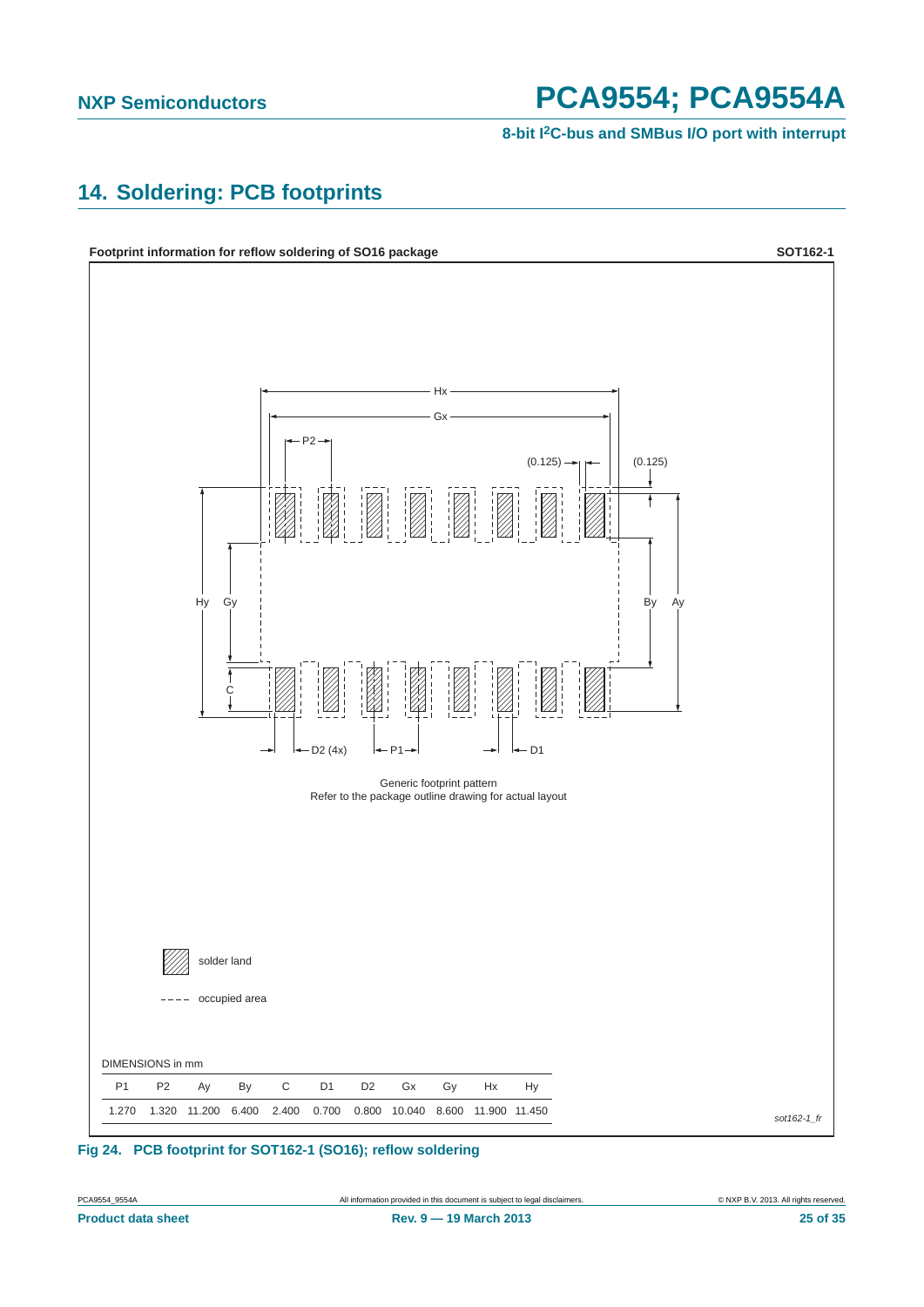![](_page_25_Figure_3.jpeg)

**Fig 25. PCB footprint for SOT338-1 (HVQFN16); reflow soldering**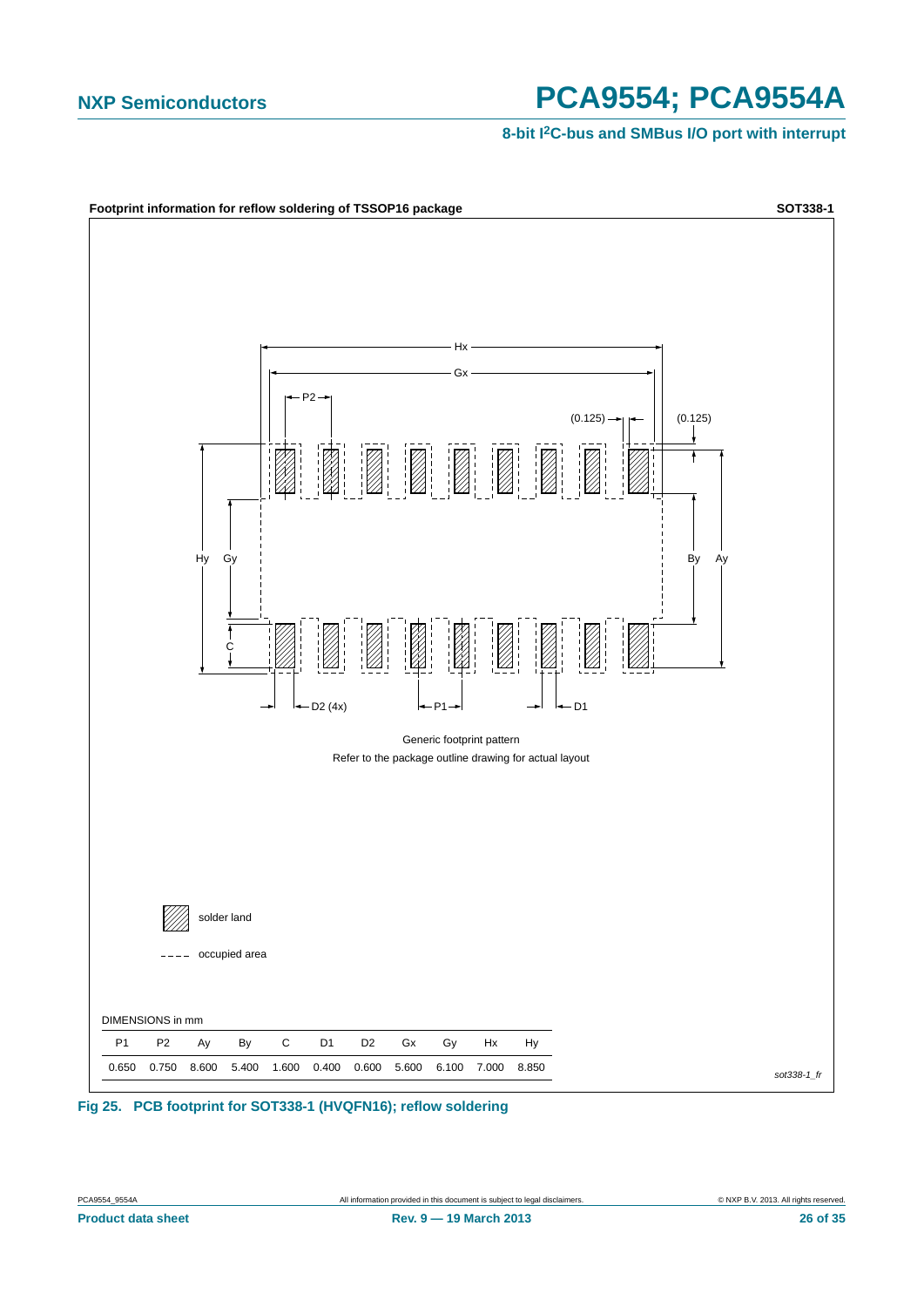![](_page_26_Figure_3.jpeg)

**Fig 26. PCB footprint for SOT266-1 (SSOP20); reflow soldering**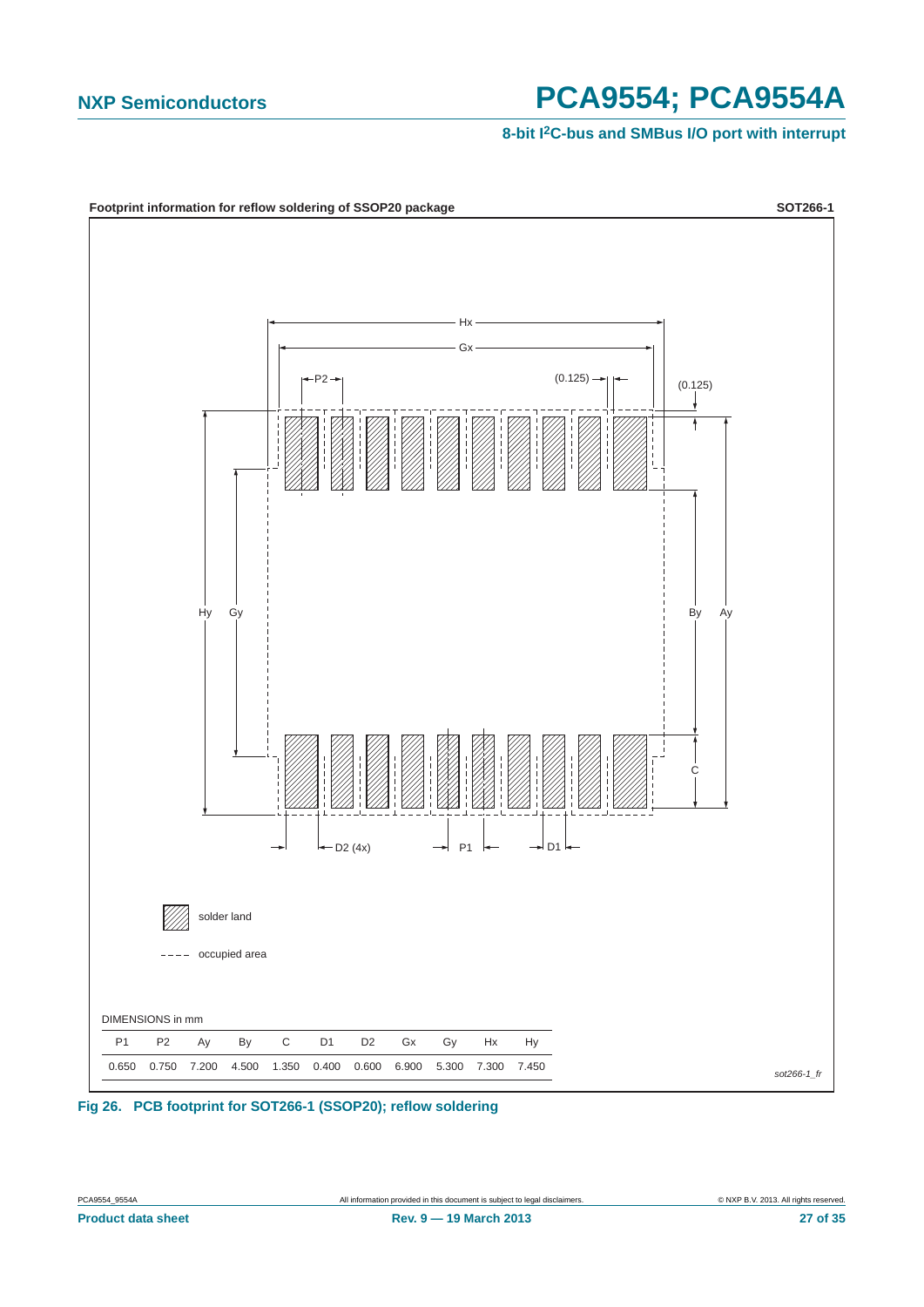![](_page_27_Figure_3.jpeg)

**Fig 27. PCB footprint for SOT403-1 (TSSOP16); reflow soldering**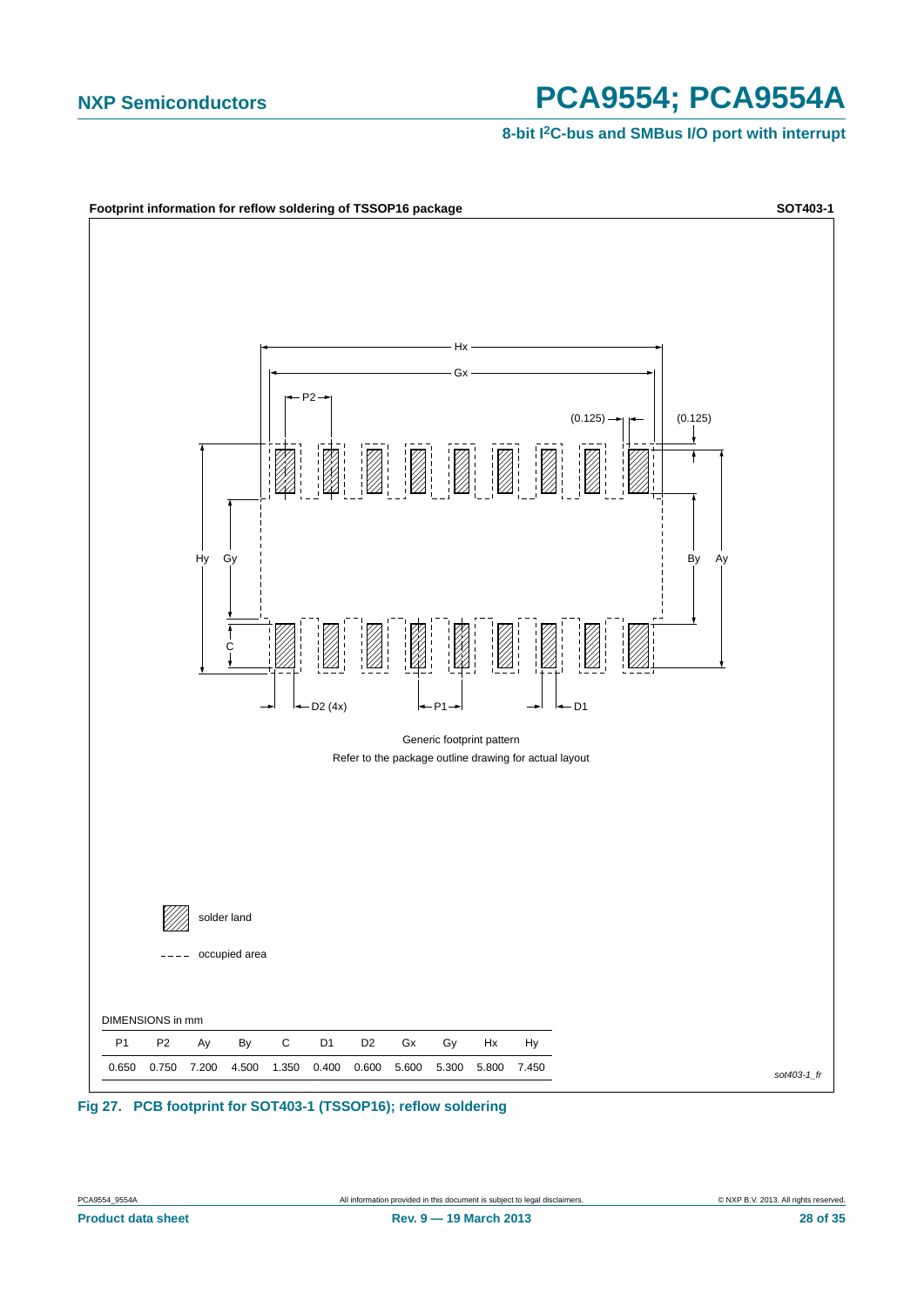![](_page_28_Figure_3.jpeg)

**Fig 28. PCB footprint for SOT629-1 (HVQFN16); reflow soldering**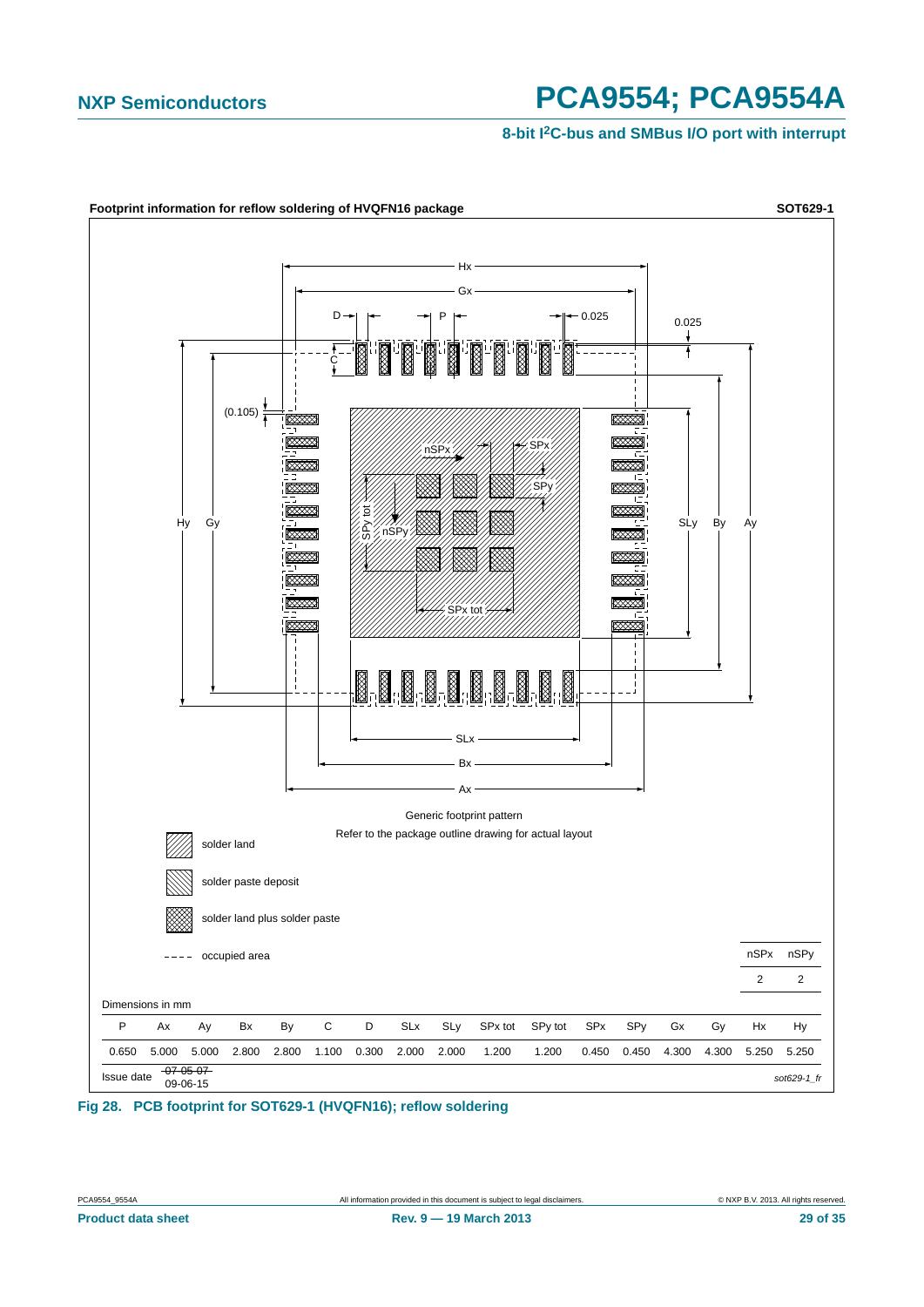![](_page_29_Figure_3.jpeg)

![](_page_29_Figure_4.jpeg)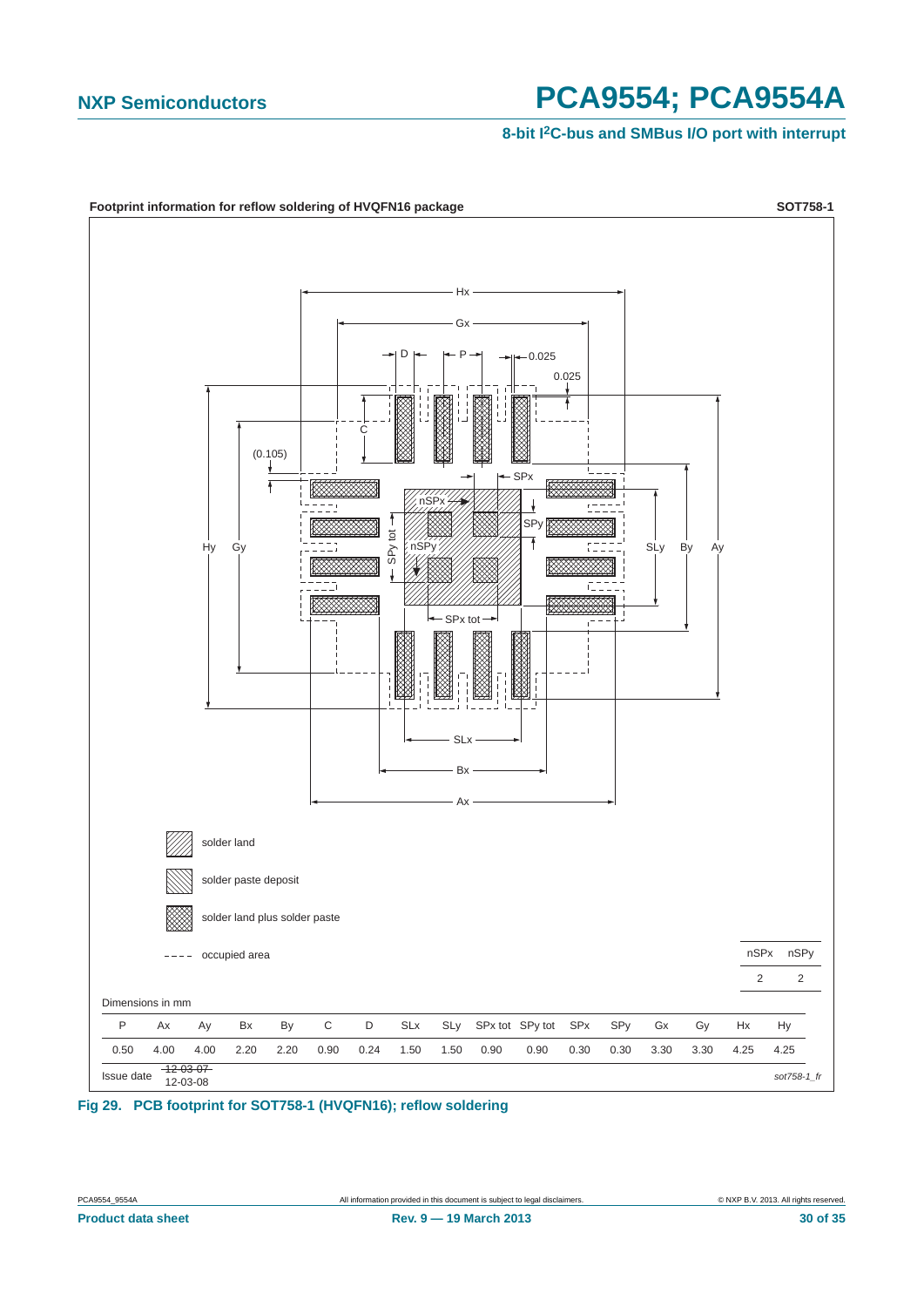### **8-bit I2C-bus and SMBus I/O port with interrupt**

### <span id="page-30-0"></span>**15. Abbreviations**

| Table 14.    | <b>Abbreviations</b>                       |
|--------------|--------------------------------------------|
| Acronym      | <b>Description</b>                         |
| <b>ACPI</b>  | Advanced Configuration and Power Interface |
| <b>CDM</b>   | <b>Charged Device Model</b>                |
| <b>CMOS</b>  | Complementary Metal-Oxide Semiconductor    |
| <b>ESD</b>   | ElectroStatic Discharge                    |
| <b>FET</b>   | <b>Field-Effect Transistor</b>             |
| <b>GPIO</b>  | General Purpose Input/Output               |
| <b>HBM</b>   | Human Body Model                           |
| $12C$ -bus   | Inter-Integrated Circuit bus               |
| 1/O          | Input/Output                               |
| LED          | Light-Emitting Diode                       |
| MМ           | Machine Model                              |
| <b>PCB</b>   | <b>Printed-Circuit Board</b>               |
| <b>POR</b>   | Power-On Reset                             |
| <b>SMBus</b> | System Management Bus                      |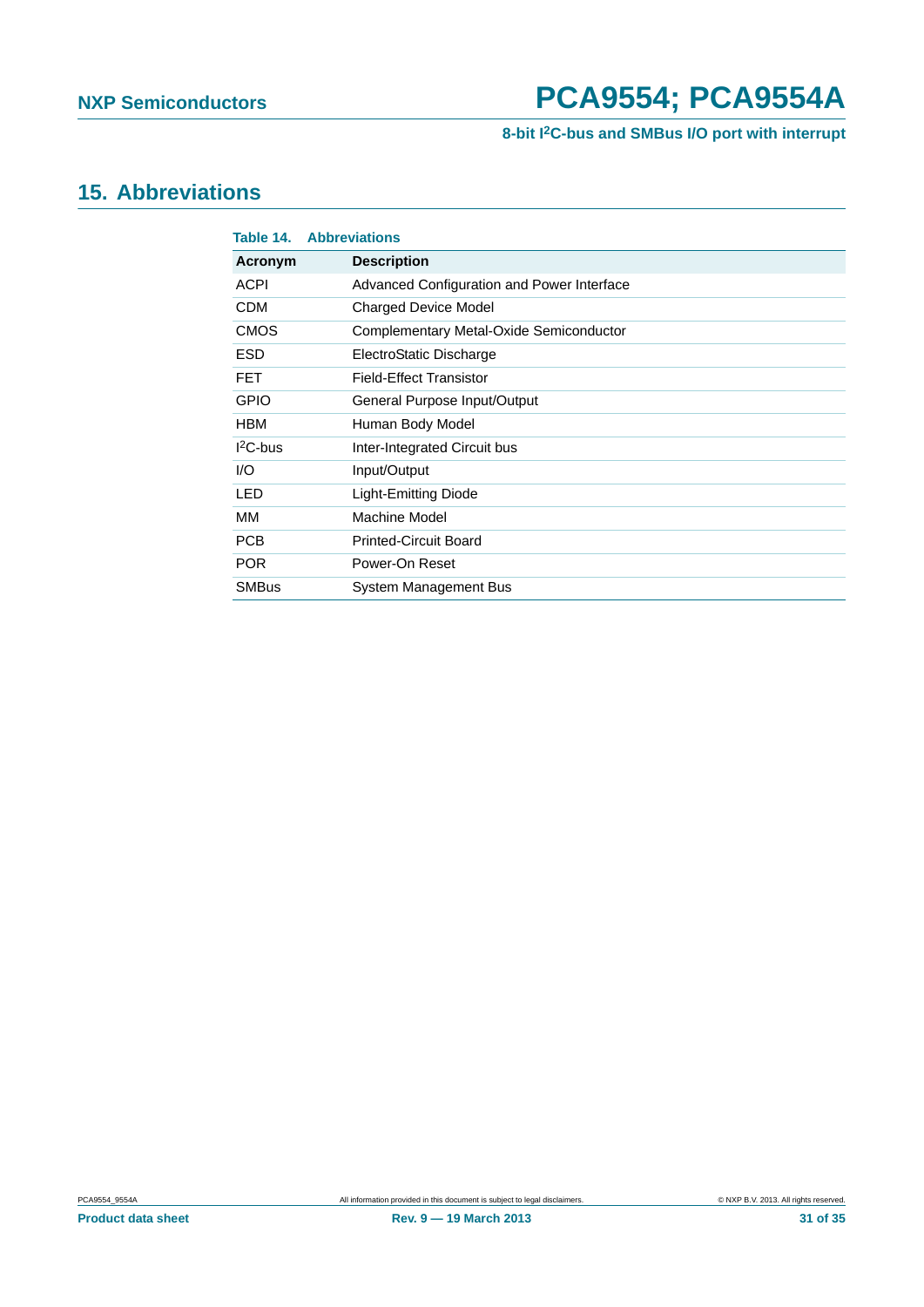### <span id="page-31-0"></span>**16. Revision history**

| <b>Table 15. Revision history</b>     |                                                                                                                                                                                                                                            |                                                                                                                                                                                    |                      |                                     |  |
|---------------------------------------|--------------------------------------------------------------------------------------------------------------------------------------------------------------------------------------------------------------------------------------------|------------------------------------------------------------------------------------------------------------------------------------------------------------------------------------|----------------------|-------------------------------------|--|
| <b>Document ID</b>                    | Release date                                                                                                                                                                                                                               | Data sheet status                                                                                                                                                                  | <b>Change notice</b> | <b>Supersedes</b>                   |  |
| PCA9554 9554A v.9                     | 20130319                                                                                                                                                                                                                                   | Product data sheet                                                                                                                                                                 |                      | PCA9554_9554A v.8                   |  |
| Modifications:                        |                                                                                                                                                                                                                                            | Removed DIP16 package option (type numbers PCA9554N and PCA9554AN)<br>Added Section 3.1 "Ordering options"<br>Deleted (old) Figure 2, "Pin configuration for DIP16"                |                      |                                     |  |
|                                       | Figure 10 "PCA9554A device address" modified: label corrected from "programmable" to<br>"hardware selectable"<br>Figure 16 "Definition of timing" modified: added $0.7 \times V_{DD}$ and $0.3 \times V_{DD}$ reference lines<br>$\bullet$ |                                                                                                                                                                                    |                      |                                     |  |
|                                       | $\bullet$                                                                                                                                                                                                                                  | Deleted (old) Figure 18, "Package outline SOT38-4 (DIP16)"<br>Deleted (old) Section 14, "Soldering of through-hole mount packages"<br>Added Section 14 "Soldering: PCB footprints" |                      |                                     |  |
| PCA9554 9554A v.8                     | 20110726                                                                                                                                                                                                                                   | Product data sheet                                                                                                                                                                 |                      | PCA9554 9554A v.7                   |  |
| PCA9554 9554A v.7                     | 20061113                                                                                                                                                                                                                                   | Product data sheet                                                                                                                                                                 |                      | PCA9554 9554A v.6                   |  |
| PCA9554_9554A v.6<br>(9397 750 13289) | 20040930                                                                                                                                                                                                                                   | Product data                                                                                                                                                                       |                      | PCA9554 9554A v.5                   |  |
| PCA9554_9554A v.5<br>(9397 750 10163) | 20020726                                                                                                                                                                                                                                   | Product data                                                                                                                                                                       | 26 July 2002         | 853-2243 28672 of PCA9554 9554A v.4 |  |
| PCA9554_9554A v.4<br>(9397 750 09817) | 20020513                                                                                                                                                                                                                                   | Product specification                                                                                                                                                              |                      | PCA9554 9554A v.3                   |  |
| PCA9554_9554A v.3<br>(9397 750 08342) | 20010507                                                                                                                                                                                                                                   | Product specification                                                                                                                                                              |                      | PCA9554 9554A v.2                   |  |
| PCA9554 9554A v.2<br>(9397 750 08209) | 20010319                                                                                                                                                                                                                                   | Product specification                                                                                                                                                              |                      | PCA9554 9554A v.1                   |  |
| PCA9554_9554A v.1<br>(9397 750 08159) | 20010319                                                                                                                                                                                                                                   | Product specification                                                                                                                                                              |                      |                                     |  |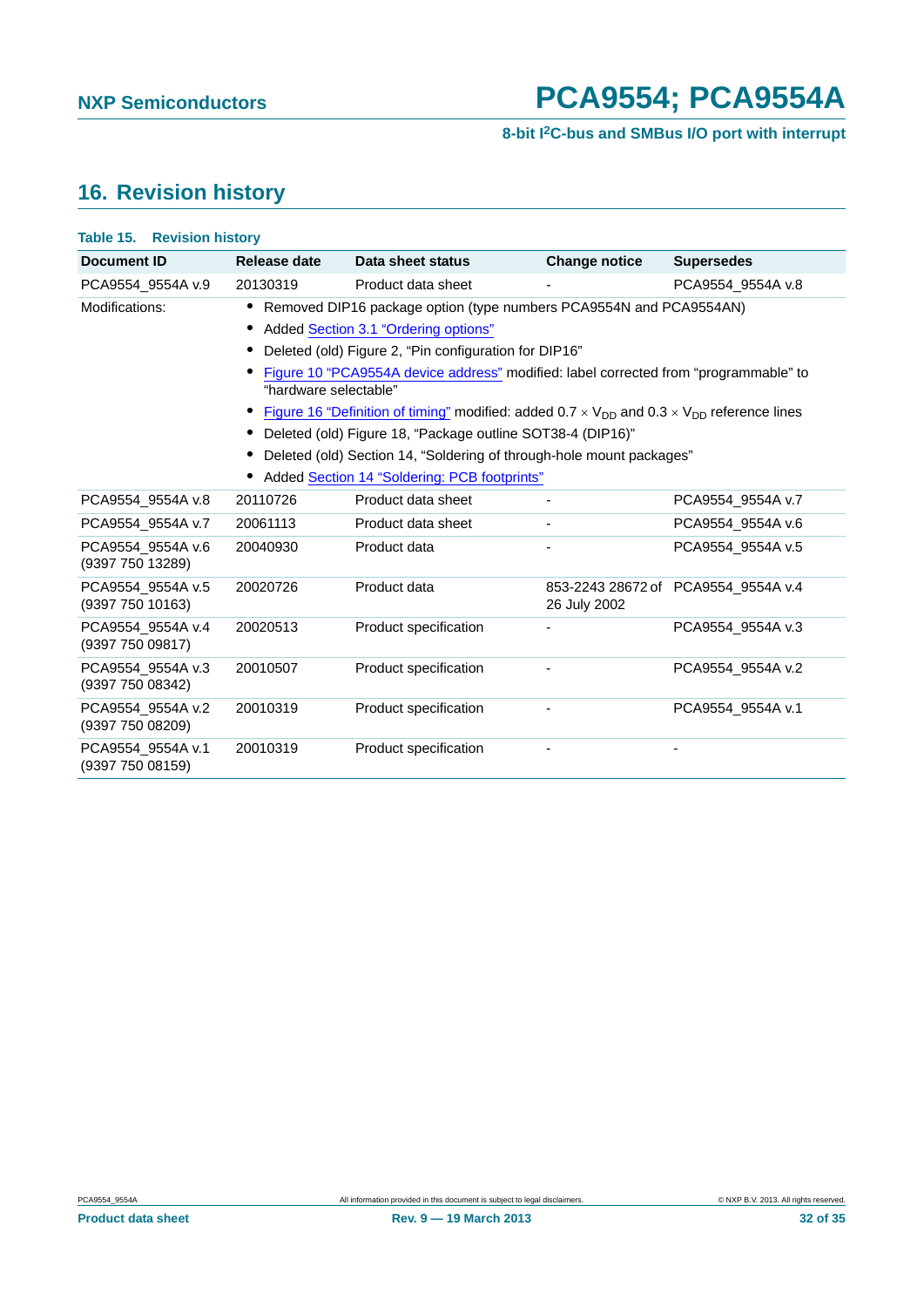### <span id="page-32-0"></span>**17. Legal information**

### <span id="page-32-1"></span>**17.1 Data sheet status**

| Document status[1][2]          | <b>Product status</b> <sup>[3]</sup> | <b>Definition</b>                                                                     |
|--------------------------------|--------------------------------------|---------------------------------------------------------------------------------------|
| Objective [short] data sheet   | Development                          | This document contains data from the objective specification for product development. |
| Preliminary [short] data sheet | Qualification                        | This document contains data from the preliminary specification.                       |
| Product [short] data sheet     | Production                           | This document contains the product specification.                                     |

[1] Please consult the most recently issued document before initiating or completing a design.

[2] The term 'short data sheet' is explained in section "Definitions".

[3] The product status of device(s) described in this document may have changed since this document was published and may differ in case of multiple devices. The latest product status<br>information is available on the Intern

#### <span id="page-32-2"></span>**17.2 Definitions**

**Draft —** The document is a draft version only. The content is still under internal review and subject to formal approval, which may result in modifications or additions. NXP Semiconductors does not give any representations or warranties as to the accuracy or completeness of information included herein and shall have no liability for the consequences of use of such information.

**Short data sheet —** A short data sheet is an extract from a full data sheet with the same product type number(s) and title. A short data sheet is intended for quick reference only and should not be relied upon to contain detailed and full information. For detailed and full information see the relevant full data sheet, which is available on request via the local NXP Semiconductors sales office. In case of any inconsistency or conflict with the short data sheet, the full data sheet shall prevail.

**Product specification —** The information and data provided in a Product data sheet shall define the specification of the product as agreed between NXP Semiconductors and its customer, unless NXP Semiconductors and customer have explicitly agreed otherwise in writing. In no event however, shall an agreement be valid in which the NXP Semiconductors product is deemed to offer functions and qualities beyond those described in the Product data sheet.

### <span id="page-32-3"></span>**17.3 Disclaimers**

**Limited warranty and liability —** Information in this document is believed to be accurate and reliable. However, NXP Semiconductors does not give any representations or warranties, expressed or implied, as to the accuracy or completeness of such information and shall have no liability for the consequences of use of such information. NXP Semiconductors takes no responsibility for the content in this document if provided by an information source outside of NXP Semiconductors.

In no event shall NXP Semiconductors be liable for any indirect, incidental, punitive, special or consequential damages (including - without limitation - lost profits, lost savings, business interruption, costs related to the removal or replacement of any products or rework charges) whether or not such damages are based on tort (including negligence), warranty, breach of contract or any other legal theory.

Notwithstanding any damages that customer might incur for any reason whatsoever, NXP Semiconductors' aggregate and cumulative liability towards customer for the products described herein shall be limited in accordance with the *Terms and conditions of commercial sale* of NXP Semiconductors.

**Right to make changes —** NXP Semiconductors reserves the right to make changes to information published in this document, including without limitation specifications and product descriptions, at any time and without notice. This document supersedes and replaces all information supplied prior to the publication hereof.

**Suitability for use —** NXP Semiconductors products are not designed, authorized or warranted to be suitable for use in life support, life-critical or safety-critical systems or equipment, nor in applications where failure or malfunction of an NXP Semiconductors product can reasonably be expected to result in personal injury, death or severe property or environmental damage. NXP Semiconductors and its suppliers accept no liability for inclusion and/or use of NXP Semiconductors products in such equipment or applications and therefore such inclusion and/or use is at the customer's own risk.

**Applications —** Applications that are described herein for any of these products are for illustrative purposes only. NXP Semiconductors makes no representation or warranty that such applications will be suitable for the specified use without further testing or modification.

Customers are responsible for the design and operation of their applications and products using NXP Semiconductors products, and NXP Semiconductors accepts no liability for any assistance with applications or customer product design. It is customer's sole responsibility to determine whether the NXP Semiconductors product is suitable and fit for the customer's applications and products planned, as well as for the planned application and use of customer's third party customer(s). Customers should provide appropriate design and operating safeguards to minimize the risks associated with their applications and products.

NXP Semiconductors does not accept any liability related to any default, damage, costs or problem which is based on any weakness or default in the customer's applications or products, or the application or use by customer's third party customer(s). Customer is responsible for doing all necessary testing for the customer's applications and products using NXP Semiconductors products in order to avoid a default of the applications and the products or of the application or use by customer's third party customer(s). NXP does not accept any liability in this respect.

**Limiting values —** Stress above one or more limiting values (as defined in the Absolute Maximum Ratings System of IEC 60134) will cause permanent damage to the device. Limiting values are stress ratings only and (proper) operation of the device at these or any other conditions above those given in the Recommended operating conditions section (if present) or the Characteristics sections of this document is not warranted. Constant or repeated exposure to limiting values will permanently and irreversibly affect the quality and reliability of the device.

**Terms and conditions of commercial sale —** NXP Semiconductors products are sold subject to the general terms and conditions of commercial sale, as published at<http://www.nxp.com/profile/terms>, unless otherwise agreed in a valid written individual agreement. In case an individual agreement is concluded only the terms and conditions of the respective agreement shall apply. NXP Semiconductors hereby expressly objects to applying the customer's general terms and conditions with regard to the purchase of NXP Semiconductors products by customer.

**No offer to sell or license —** Nothing in this document may be interpreted or construed as an offer to sell products that is open for acceptance or the grant, conveyance or implication of any license under any copyrights, patents or other industrial or intellectual property rights.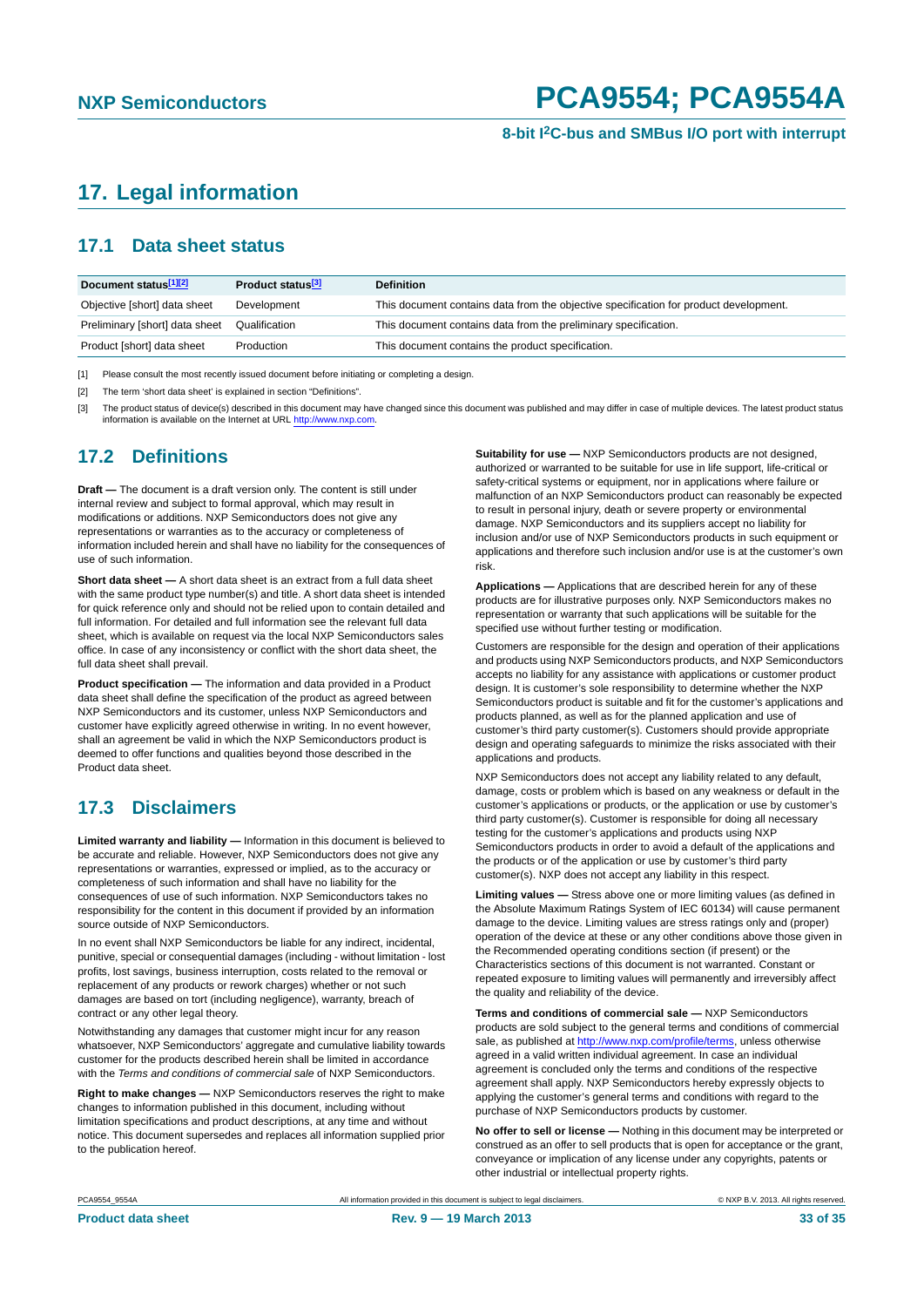#### **8-bit I2C-bus and SMBus I/O port with interrupt**

**Bare die —** All die are tested on compliance with their related technical specifications as stated in this data sheet up to the point of wafer sawing and are handled in accordance with the NXP Semiconductors storage and transportation conditions. If there are data sheet limits not guaranteed, these will be separately indicated in the data sheet. There are no post-packing tests performed on individual die or wafers.

NXP Semiconductors has no control of third party procedures in the sawing, handling, packing or assembly of the die. Accordingly, NXP Semiconductors assumes no liability for device functionality or performance of the die or systems after third party sawing, handling, packing or assembly of the die. It is the responsibility of the customer to test and qualify their application in which the die is used.

All die sales are conditioned upon and subject to the customer entering into a written die sale agreement with NXP Semiconductors through its legal department.

**Export control —** This document as well as the item(s) described herein may be subject to export control regulations. Export might require a prior authorization from competent authorities.

**Non-automotive qualified products —** Unless this data sheet expressly states that this specific NXP Semiconductors product is automotive qualified, the product is not suitable for automotive use. It is neither qualified nor tested

### <span id="page-33-1"></span>**18. Contact information**

For more information, please visit: **http://www.nxp.com**

For sales office addresses, please send an email to: **salesaddresses@nxp.com**

in accordance with automotive testing or application requirements. NXP Semiconductors accepts no liability for inclusion and/or use of non-automotive qualified products in automotive equipment or applications.

In the event that customer uses the product for design-in and use in automotive applications to automotive specifications and standards, customer (a) shall use the product without NXP Semiconductors' warranty of the product for such automotive applications, use and specifications, and (b) whenever customer uses the product for automotive applications beyond NXP Semiconductors' specifications such use shall be solely at customer's own risk, and (c) customer fully indemnifies NXP Semiconductors for any liability, damages or failed product claims resulting from customer design and use of the product for automotive applications beyond NXP Semiconductors' standard warranty and NXP Semiconductors' product specifications.

**Translations —** A non-English (translated) version of a document is for reference only. The English version shall prevail in case of any discrepancy between the translated and English versions.

#### <span id="page-33-0"></span>**17.4 Trademarks**

Notice: All referenced brands, product names, service names and trademarks are the property of their respective owners.

**I 2C-bus —** logo is a trademark of NXP B.V.